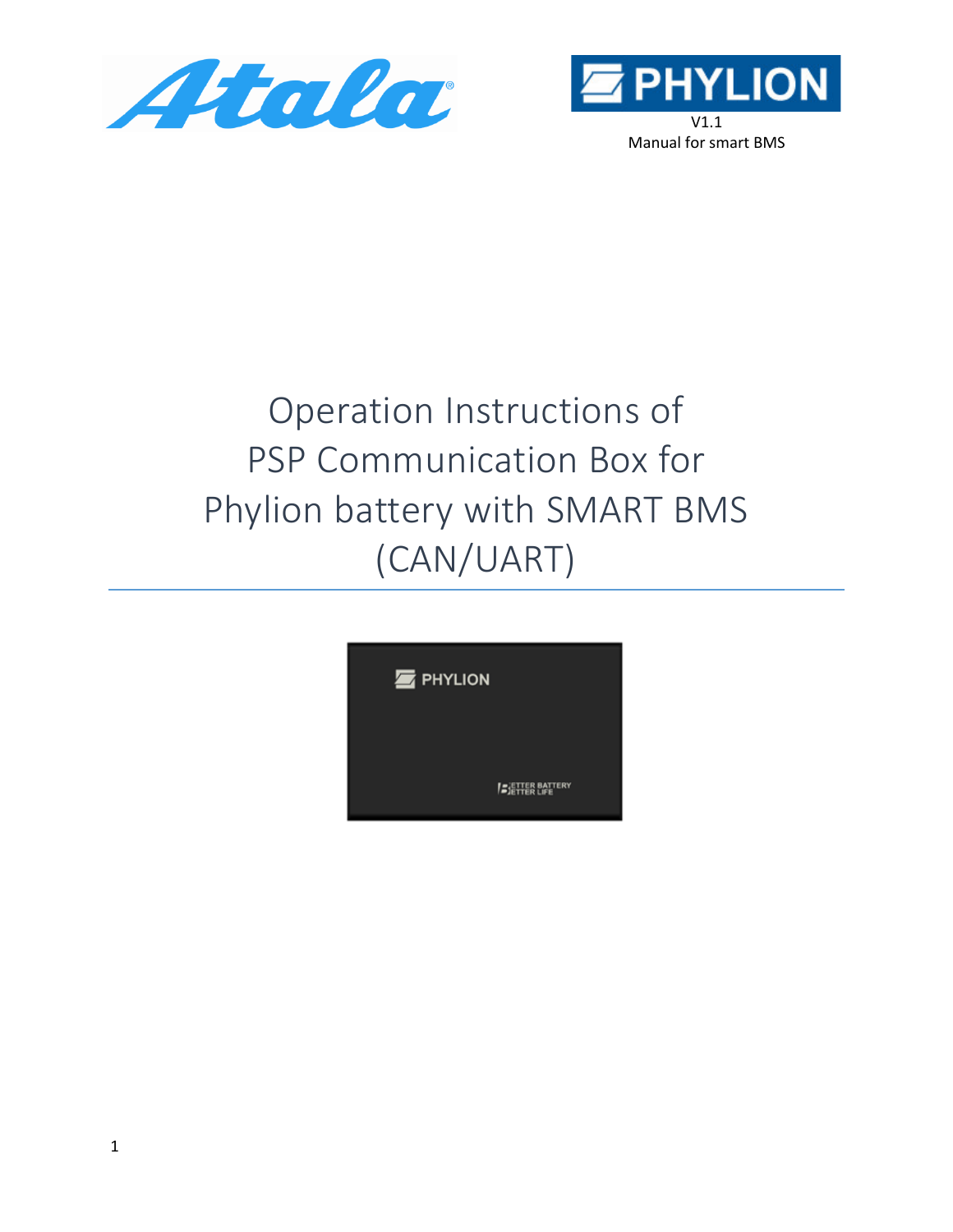



### **Index**

| $\mathbf{1}$ . |       |  |
|----------------|-------|--|
|                | 1.1   |  |
| 2.             |       |  |
|                | 2.1   |  |
|                | 2.2   |  |
|                | 2.3   |  |
| 3.             |       |  |
|                | 3.1   |  |
|                | 3.2   |  |
| 4.             |       |  |
|                | 4.1   |  |
|                | 4.2   |  |
|                | 4.3   |  |
|                | 4.3.1 |  |
|                | 4.3.2 |  |
|                | 4.4   |  |
| 5.             |       |  |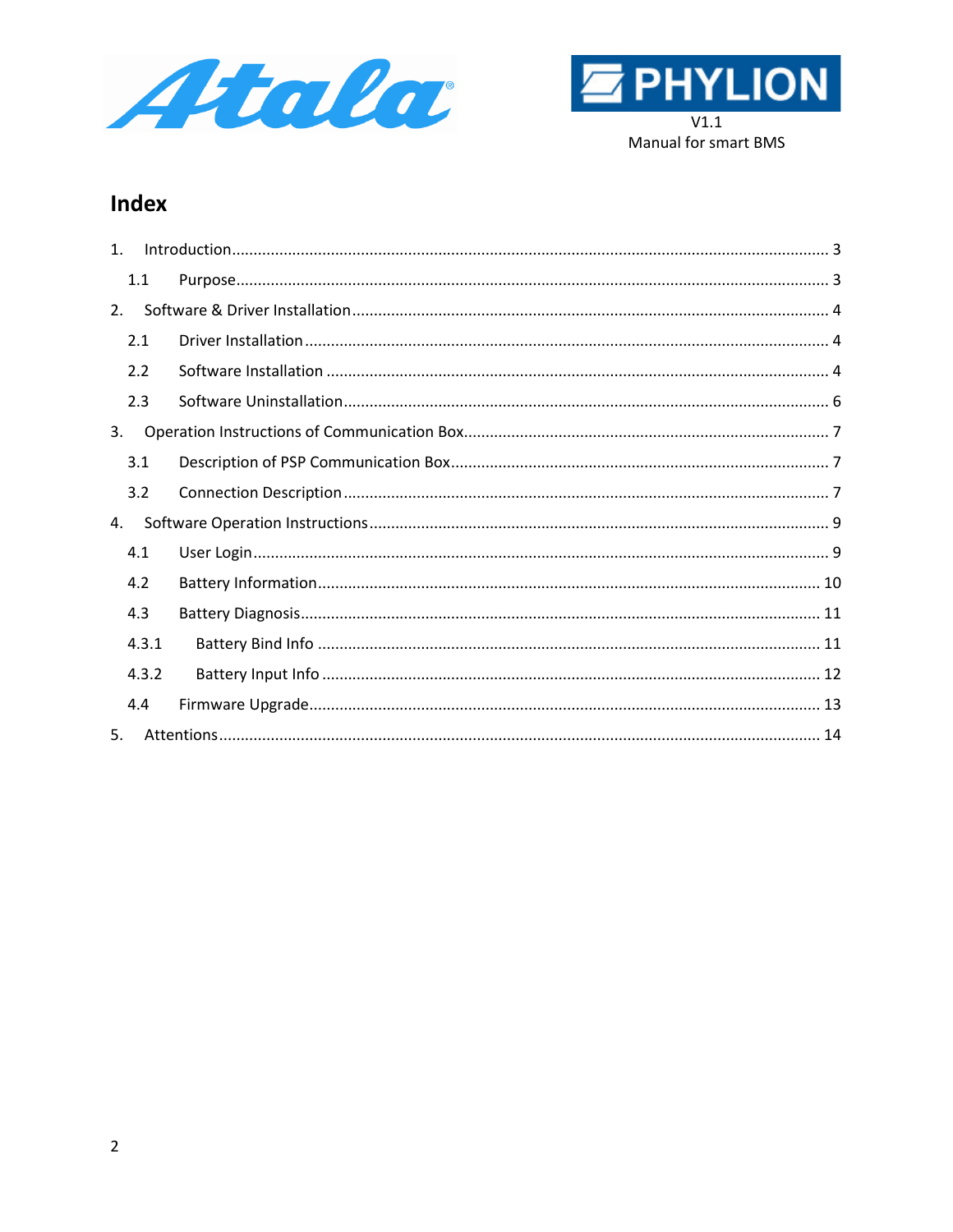



# <span id="page-2-0"></span>**1.Introduction**

## <span id="page-2-1"></span>**1.1 Purpose**

This document mainly introduces the operation instructions of PSP communication box and client software, and guides users on how to use PSP communication box.

Usage suggestion: the operator uses this document as a reference manual to understand and use this application. If the screen shots of this operation instructions are different from the actual application interface, please refer to the actual application interface when in use.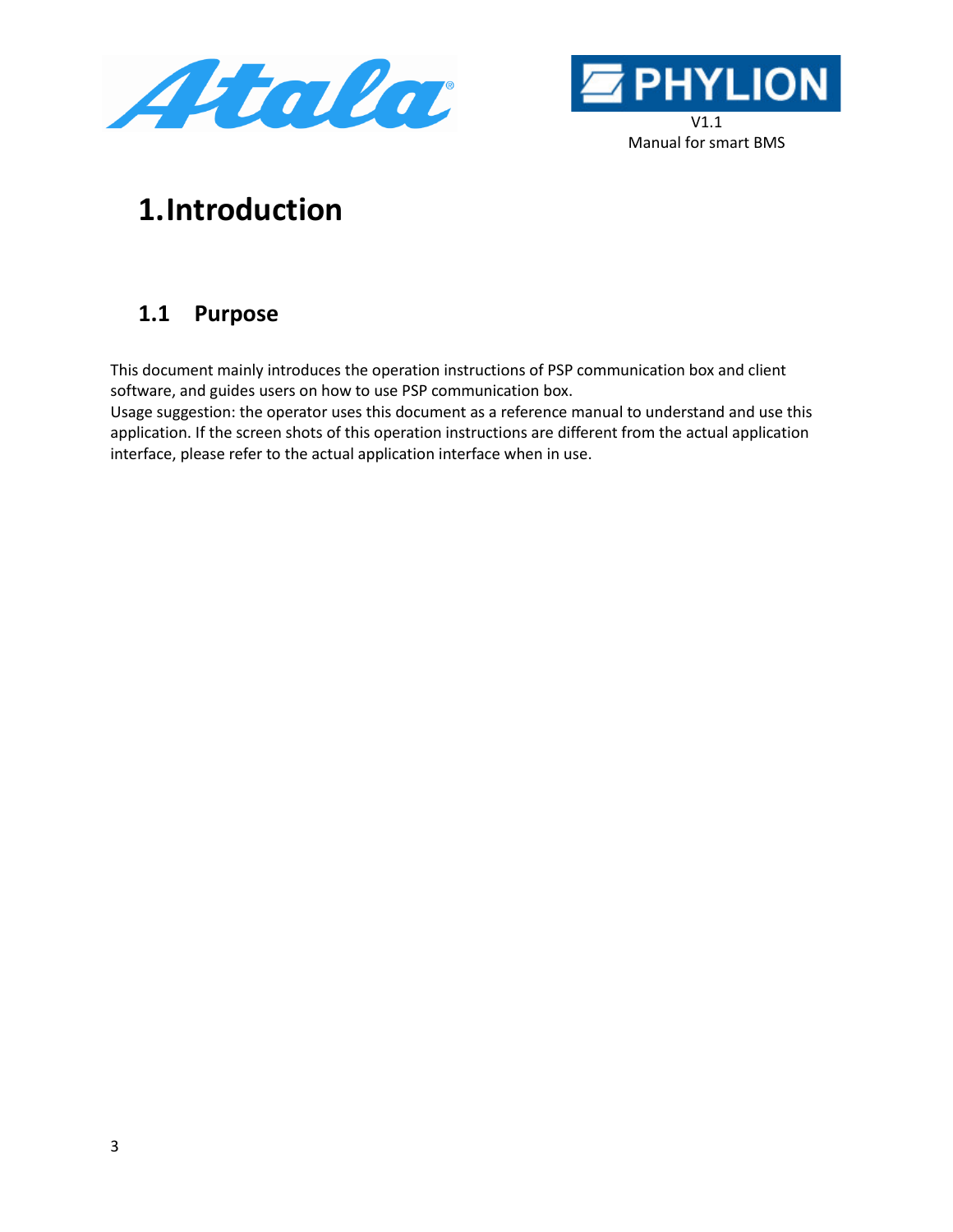



# <span id="page-3-0"></span>**2.Software & Driver Installation**

## <span id="page-3-1"></span>**2.1 Driver Installation**

Unpack the installation package and install the driver software.



For 32bit computer, please install with double-click of CP210xVCPInstaller\_x86. For 64bit computer, please install with double-click of CP210xVCPInstaller\_x64.

## <span id="page-3-2"></span>**2.2 Software Installation**

To start the software installation with the double-click of **PSP\_X.X.exe** and then click on **NEXT**

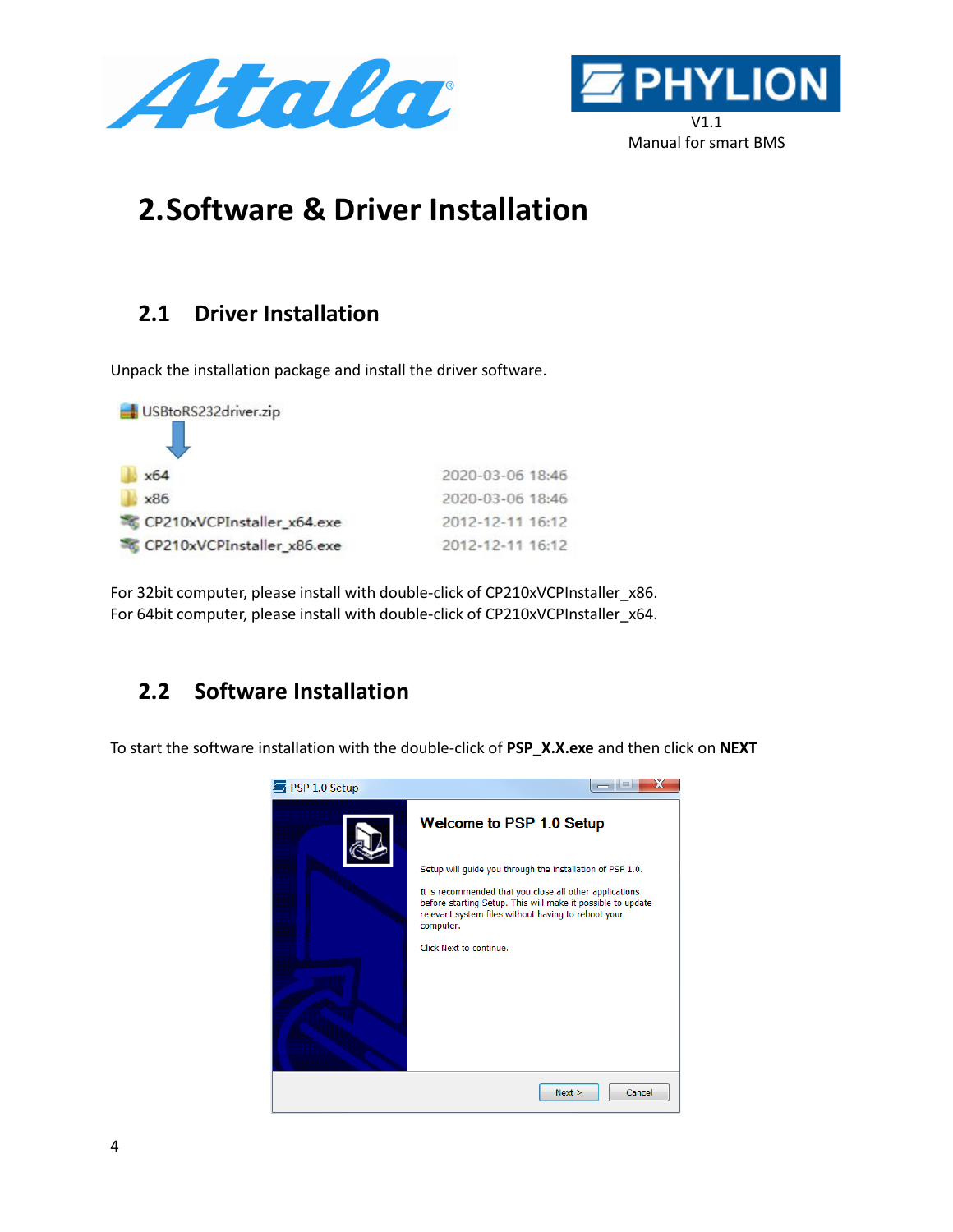



then to select the installation path,

| PSP 1.0 Setup                                                                                                                                                             |                   |
|---------------------------------------------------------------------------------------------------------------------------------------------------------------------------|-------------------|
| <b>Choose Install Location</b><br>Choose the folder in which to install PSP 1.0.                                                                                          |                   |
| Setup will install PSP 1.0 in the following folder. To install in a different folder, click Browse<br>and select another folder. Click Install to start the installation. |                   |
| <b>Destination Folder</b><br>C:\PSP\                                                                                                                                      | Browse            |
| Space required: 11.2MB<br>Space available: 70.5GB<br>Nullsoft Install System v3.0 -                                                                                       |                   |
| $<$ Back                                                                                                                                                                  | Install<br>Cancel |

then to click **INSTALL**, and click **FINISH**.



Finally, automatically creating software shortcuts of PSP in computer desktop.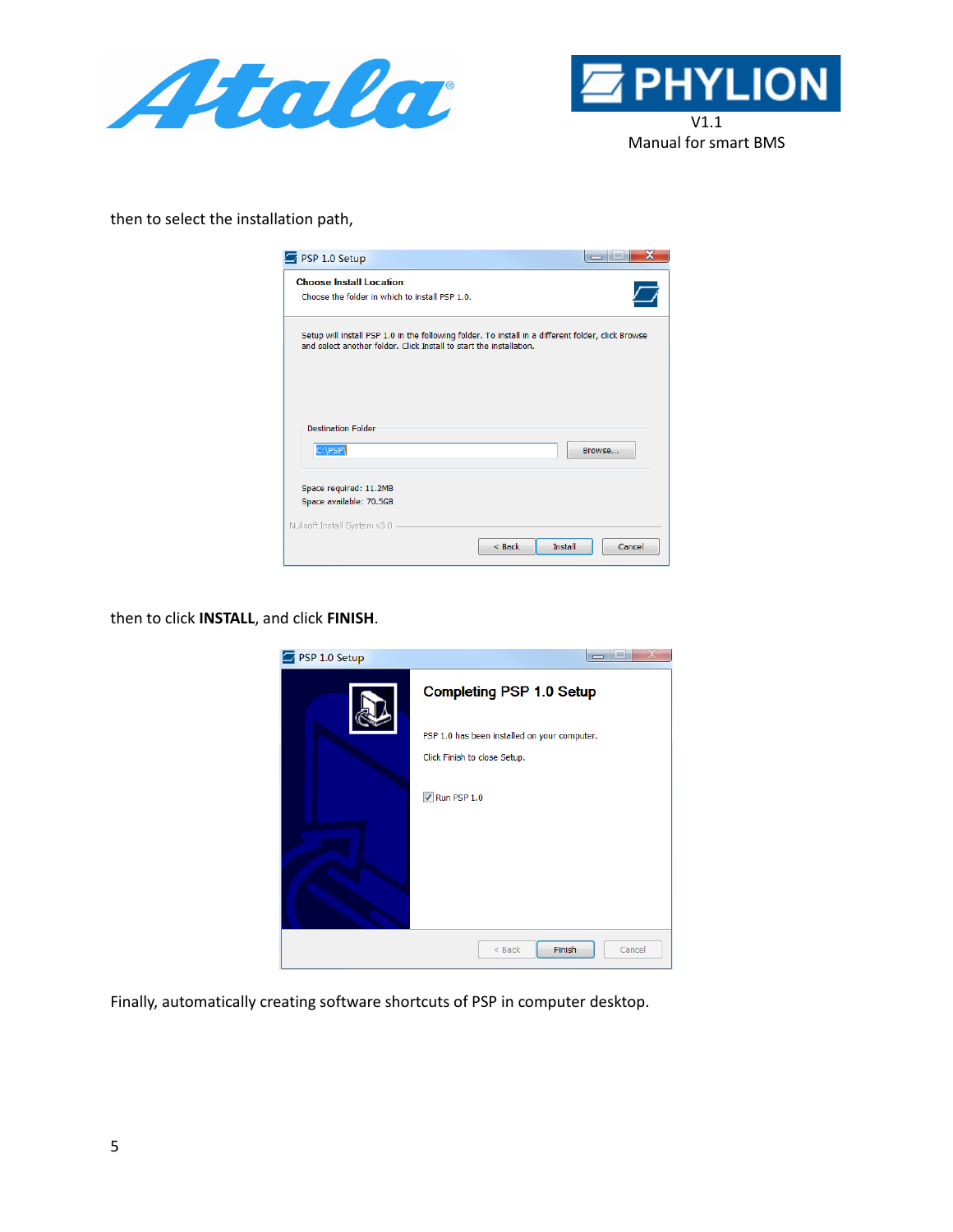



### <span id="page-5-0"></span>**2.3 Software Uninstallation**

Under the installation path, to find the **UNINSTALL** then act with double-click **UNINSTALL**, or click the computer start menu, to select all programs, to find the PSP folder then act with double-click **UNINSTALL**, to click **YES** to uninstall the software, then click **ok**, the uninstallation is completed.

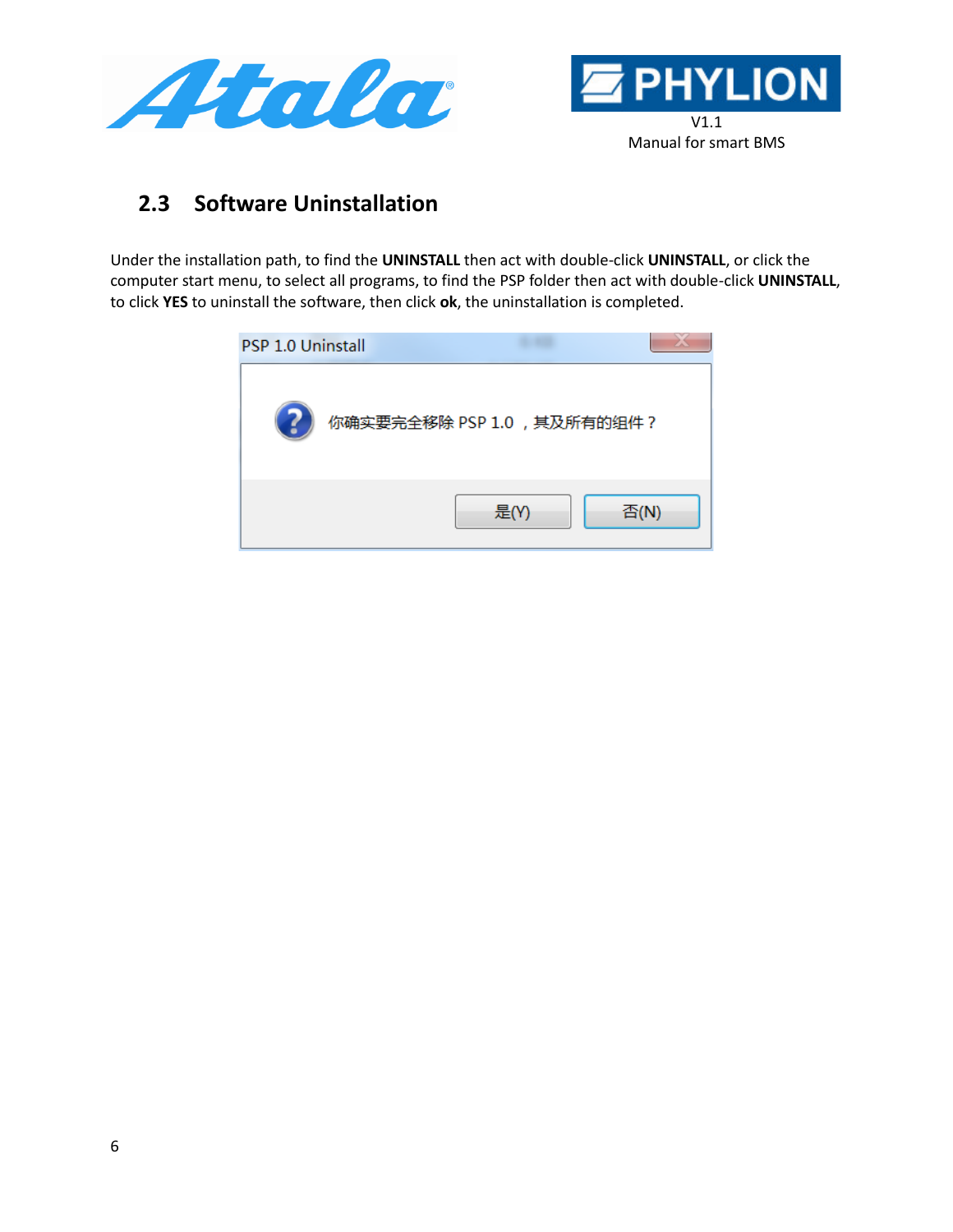



# <span id="page-6-0"></span>**3.Operation Instructions of Communication Box**

# <span id="page-6-1"></span>**3.1 Description of PSP Communication Box**



Some battery may need additional cable adapter between PSP and the battery.

# <span id="page-6-2"></span>**3.2 Connection Description**



**Note**: based on the battery communication protocol (CAN/UART) please connect the related "Comunication box" input to the "Battery connector".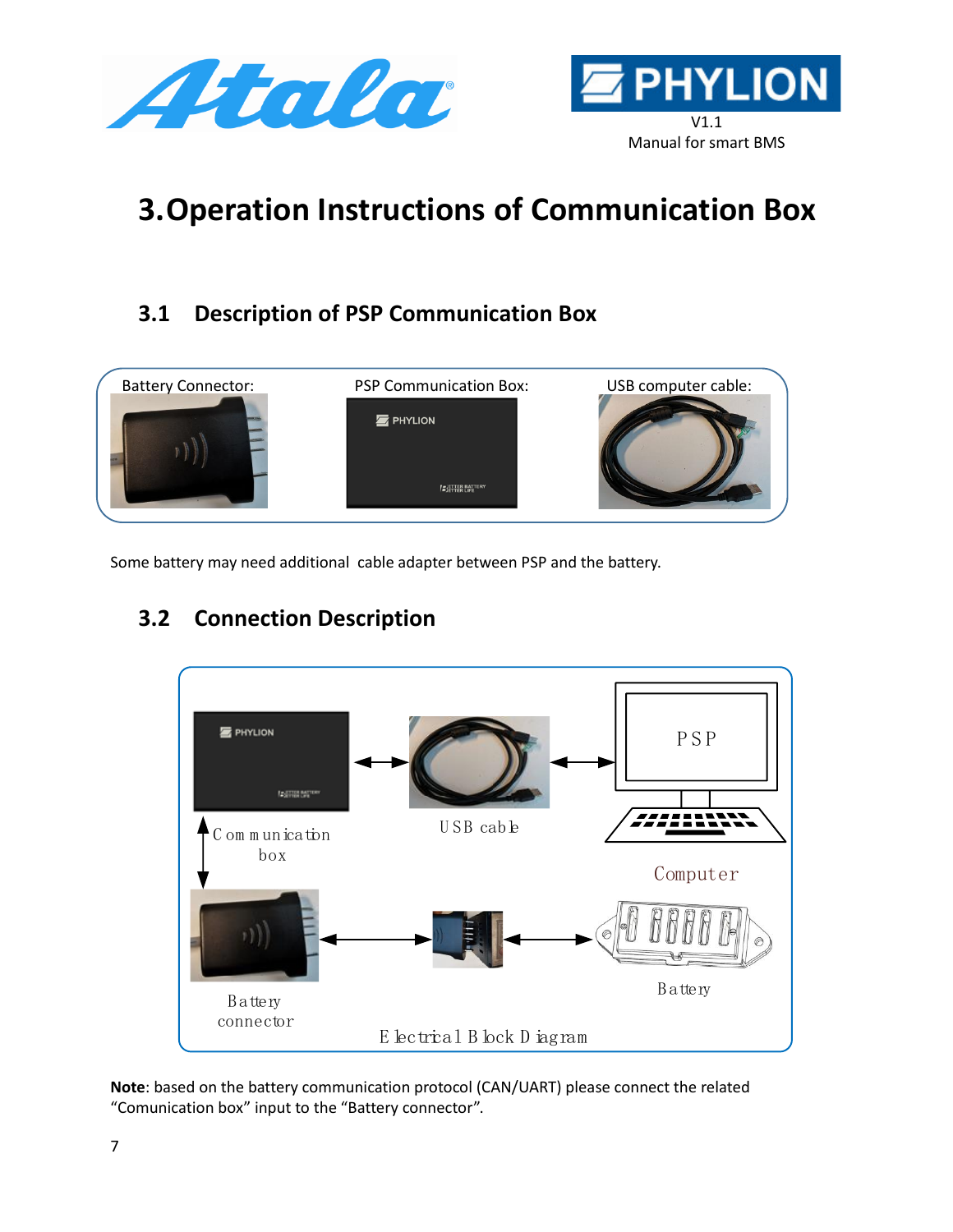





"Communication box" to "Battery connector"



"Communication box" to "USB cable"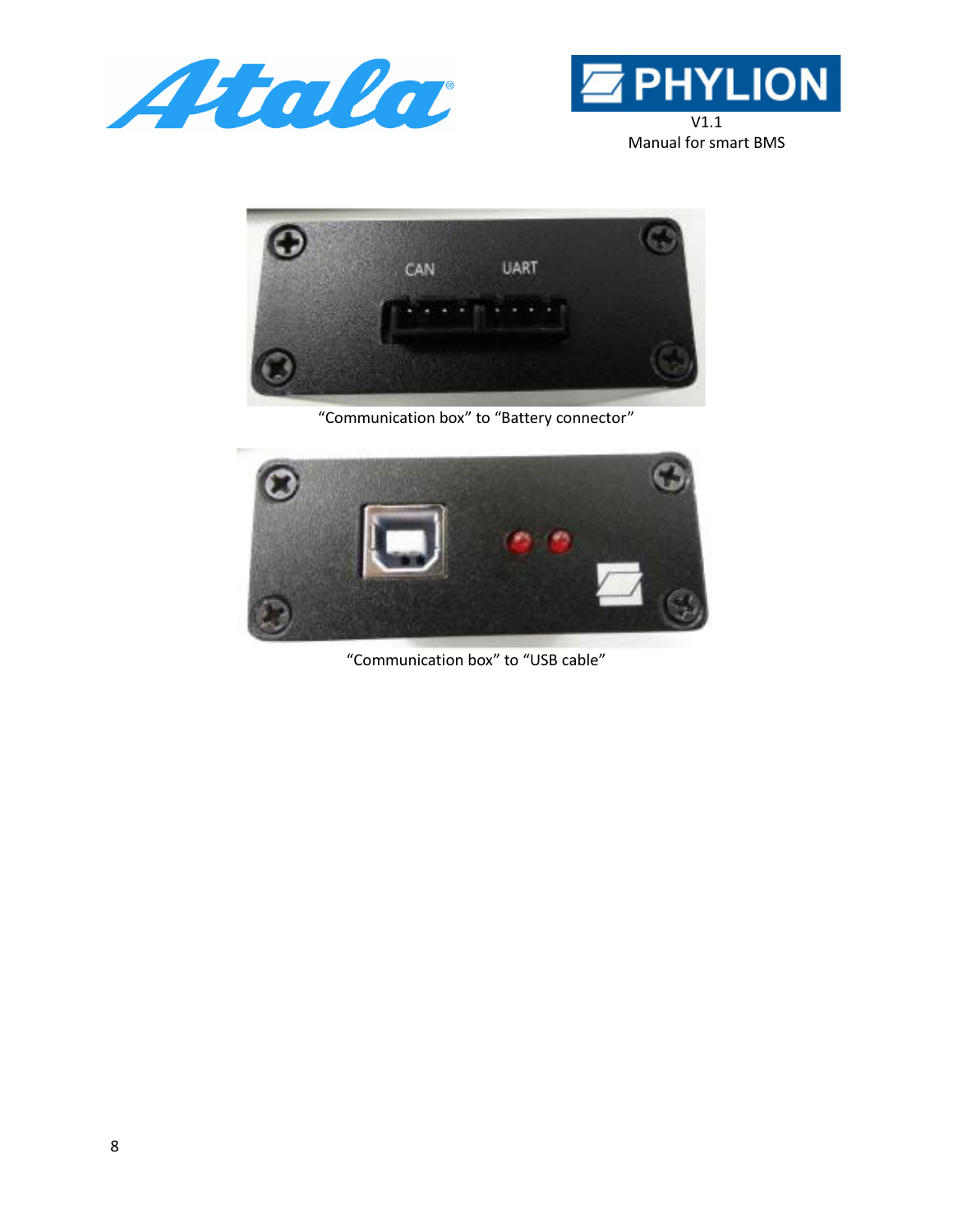



# <span id="page-8-0"></span>**4.Software Operation Instructions**

# <span id="page-8-1"></span>**4.1 User Login**

To open the software double-click the file: …\PSP\**PhylionServerPlatform.exe** or the icon on the desktop:



You will enter in the login page (see figure 4.1).

Fill in the account: User name "**Atala2020**", Password "**phylion**", and click **REMEMBER ME**, to save the current User Name. Then **login in** to enter.

|                                                                                     | $\circ$                             | $\circ$ | $-$ 0 $\times$ |  |
|-------------------------------------------------------------------------------------|-------------------------------------|---------|----------------|--|
| <b>E</b> PHYLION<br>(8)<br>PhylionBattery<br><b>A</b> Password<br>fml<br>COM11<br>۰ | THE CORE POWER OF EV POPULARIZATION |         |                |  |
| ⊕<br>English                                                                        | LOGIN IN THE PSP PLATFORM           |         |                |  |
| ⊜<br>Online                                                                         |                                     |         |                |  |
| 8ike                                                                                |                                     |         |                |  |
| Remember me                                                                         |                                     |         |                |  |
| Login in                                                                            |                                     |         |                |  |

Figure 4.1 - Login

**Note**: Choose "Online" mode and connect the PC to the internet before login in.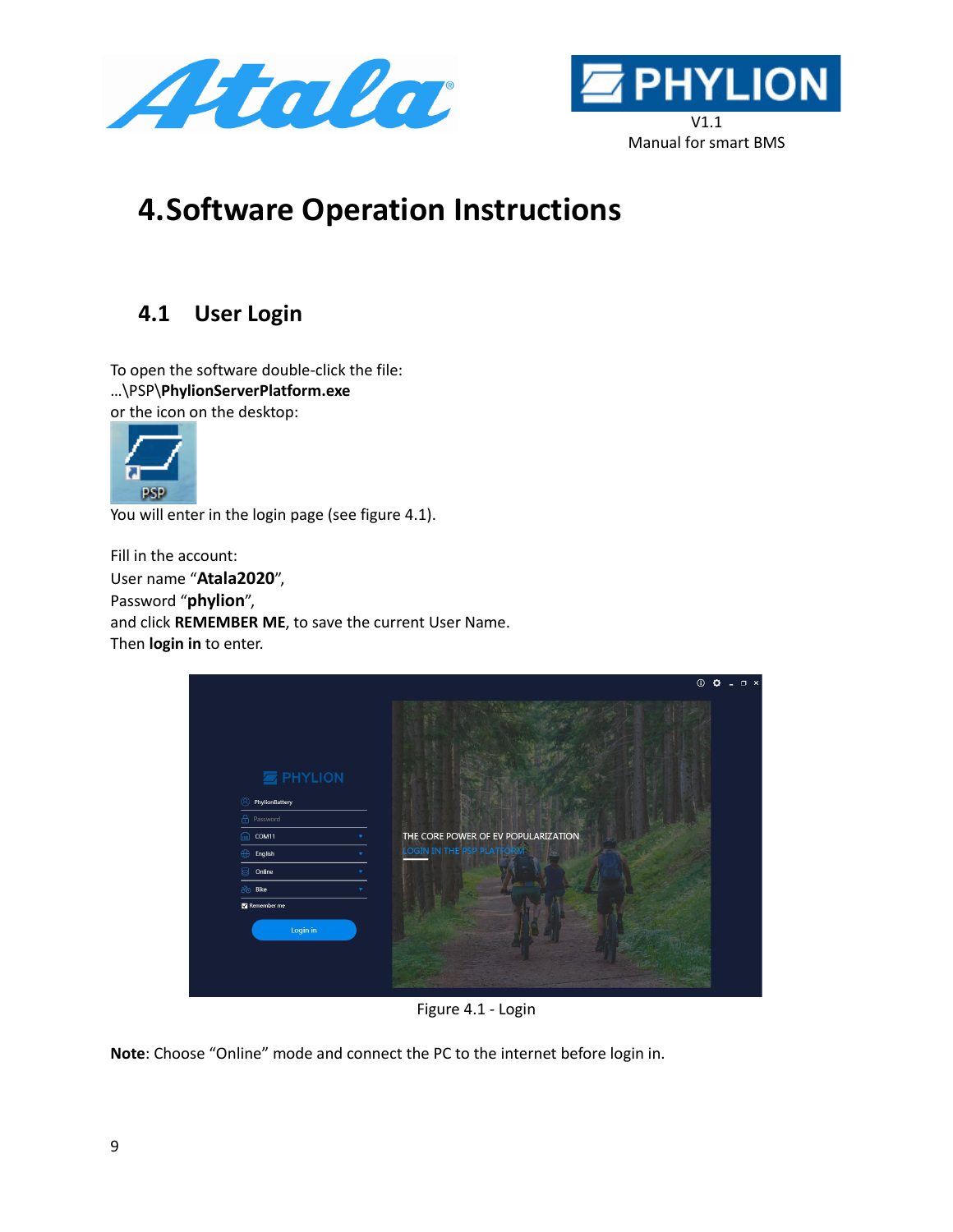



### <span id="page-9-0"></span>**4.2 Battery Information**

After login the software enter in the Battery Information page.

The function is to read the information of the battery status, included cells and BMS.

On the top right "Connected" in green means there is communication with battery, "Disconnected" in red means there is no communication with battery.

If with communication, click **CONNECT** to read the battery information, shown as below figure:



Figure 4.2 - Battery Info - CELL

| <b>E</b> PHYLION                       |                                                  |                   |                                               | Atala2020<br>Connected                      | B |
|----------------------------------------|--------------------------------------------------|-------------------|-----------------------------------------------|---------------------------------------------|---|
| $\overline{nm}$<br><b>Battery Info</b> | SN: AUEBG4AS04F0466                              |                   |                                               | <b>Manufacture: PHYLION</b>                 |   |
| 灬<br><b>Battery Diagnosis</b>          | $\overline{mm}$<br>CELL                          | (m)<br><b>BMS</b> |                                               | $\overline{\mathfrak{m}}$<br><b>BATTERY</b> |   |
| $\mathcal{C}$<br>Firmware Update       | <b>Firmware</b>                                  | <b>V144</b>       | <b>Hardware</b>                               | <b>V100</b>                                 |   |
|                                        | UTP(under temperature protection)                | <b>NoActive</b>   | OTP(over temperature protection)              | <b>NoActive</b>                             |   |
|                                        | <b>UVP(under voltage protection)</b>             | <b>NoActive</b>   | <b>OVP(over voltage protection)</b>           | <b>NoActive</b>                             |   |
|                                        | <b>DOCP(discharging over current protection)</b> | <b>NoActive</b>   | <b>COCP(charging over current protection)</b> | <b>NoActive</b>                             |   |
|                                        | <b>UBP(unbalance protection)</b>                 | <b>NoActive</b>   |                                               |                                             |   |
|                                        |                                                  |                   |                                               | <b>Connect</b>                              |   |
|                                        |                                                  |                   |                                               |                                             |   |

Figure 4.3 - Battery Info - BMS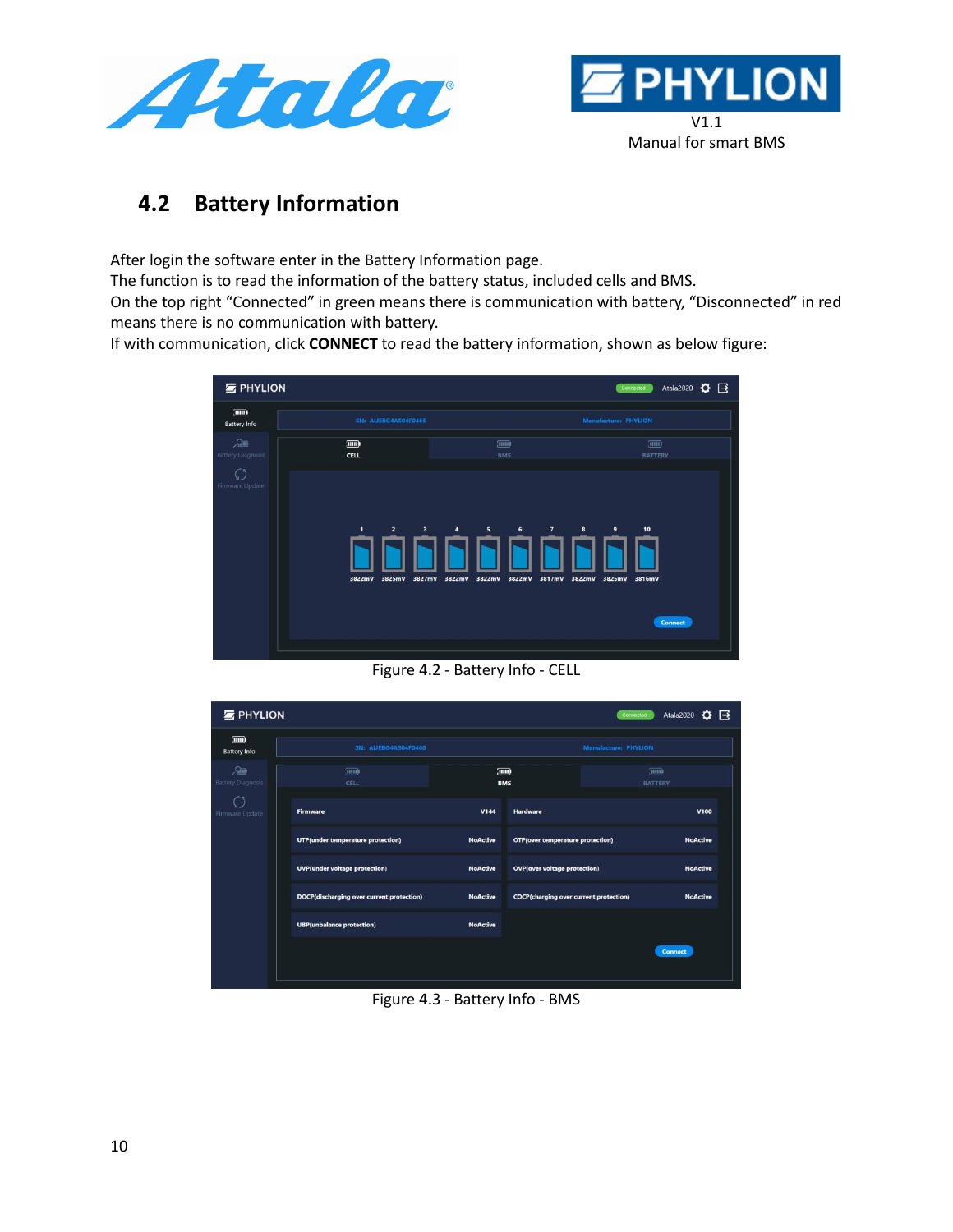



Manual for smart BMS

| <b>E</b> PHYLION                       |                           |                      |                        | Atala2020 <del>章</del><br>Connected |  |
|----------------------------------------|---------------------------|----------------------|------------------------|-------------------------------------|--|
| $\overline{mn}$<br><b>Battery Info</b> | SN: AIJEBG4AS04F0466      |                      |                        | <b>Manufacture: PHYLION</b>         |  |
| €<br><b>Battery Diagnosis</b>          | (iiii)<br>CELL            | (iiii)<br><b>BMS</b> |                        | $\overline{1}$<br><b>BATTERY</b>    |  |
| C5<br>Firmware Update                  | SOH                       | 100%                 | soc                    | 60%                                 |  |
|                                        | <b>Cycle times</b>        | ĩ.                   | Current                | 0A                                  |  |
|                                        | Voltage                   | 38218mV              | <b>Temperature</b>     | 22,9°C                              |  |
|                                        | <b>Available Capacity</b> | 6,61Ah               | <b>Rating Capacity</b> | 11,02Ah                             |  |
|                                        | <b>Nominal Capacity</b>   | 11,60Ah              |                        |                                     |  |
|                                        |                           |                      |                        | <b>Connect</b>                      |  |

Figure 4.4 - Battery Info - Battery

## <span id="page-10-0"></span>**4.3 Battery Diagnosis**

The function includes battery diagnosis, diagnosis result output, diagnosis report output and print. The diagnostic interface is shown as below figure 4.5, to click the **BATTERY DIAGNOSIS** button, and the software will quickly diagnose the battery. The right sidebar will display the diagnostic information and treatment suggestions.



Figure 4.5 - Battery Diagnosis

#### <span id="page-10-1"></span>**4.3.1 Battery Bind Info**

Battery bind info is used for obtaining the binding information between battery and controller in the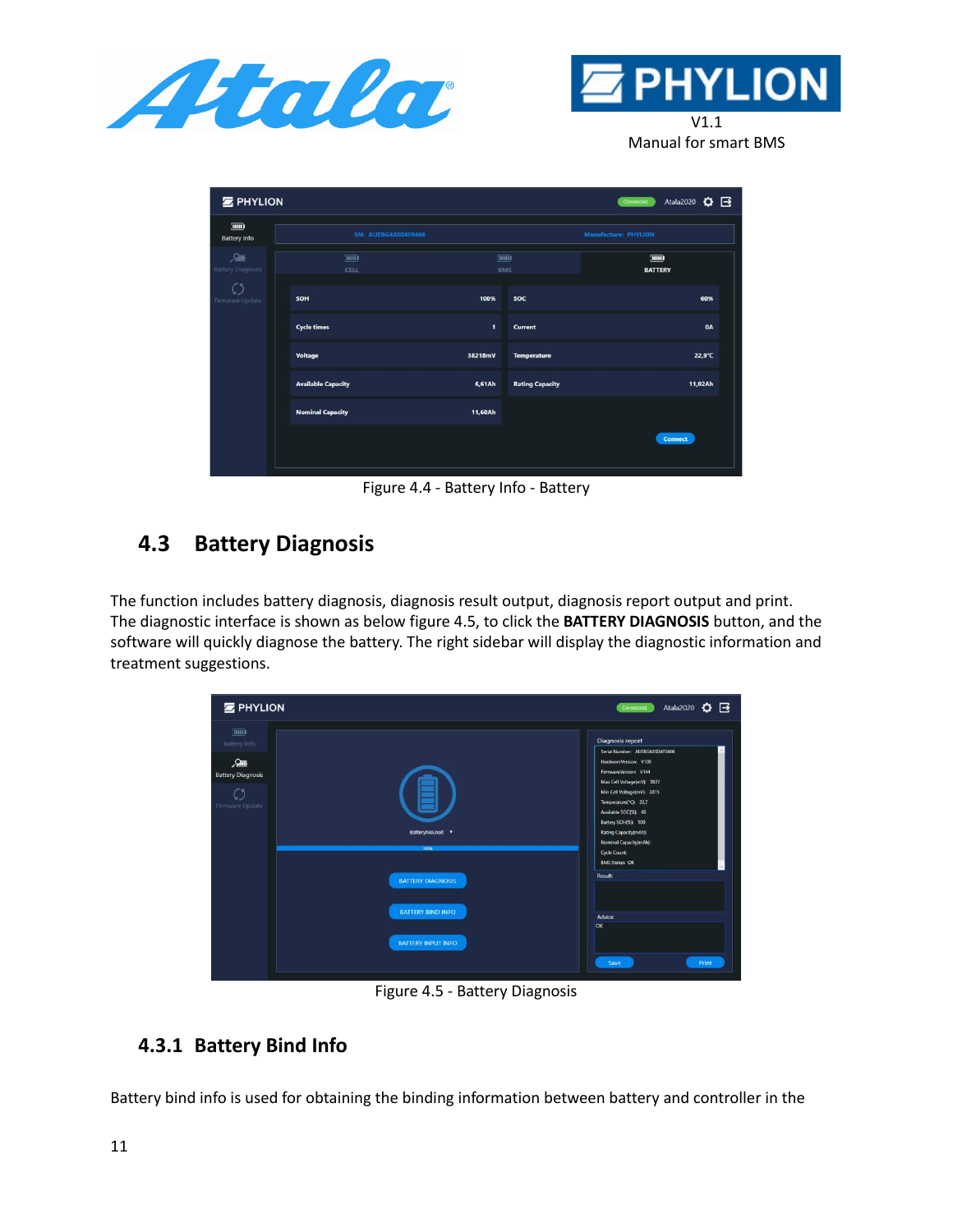



vehicle system and unbind them.

#### <span id="page-11-0"></span>**4.3.2 Battery Input Info**

Battery Input Info is used for collecting some other info of the battery, such as appearance and defective info, and to obtain a PDF file.

The interface is shown as figure 4.6. "Save Date" button can save the date that filled. "Load Date" button can load the date you saved before.

When all is finished, it can output a PDF file after click "Save Report" Button.

| 1. Battery Model                                                                              | <b>SR20</b> |                  |
|-----------------------------------------------------------------------------------------------|-------------|------------------|
|                                                                                               |             |                  |
| 2. Battery S/N                                                                                |             | 1234567812345678 |
| 3. QC label is okay or not?                                                                   | шv          | <b>BN</b>        |
| 4. Casing is damaged or not?                                                                  | πγ          | EN               |
| 5. With water Intrusion or not?                                                               | шY          | <b>NN</b>        |
| 6. Led light can be on or not?                                                                | <b>EI</b> Y | EN               |
| II Fault Info -                                                                               |             |                  |
| 7. Does the bike work well, when<br>change a new battery?                                     | ∎ν          | ■∾               |
| 8. Whether battery can be<br>charged?                                                         | шv          | <b>EN</b>        |
| 9. Whether Display can be power<br>on with this battery?                                      | ∎∨          | EN               |
| 10. Whether display can show<br>power?                                                        | ■∨          | EN               |
| 11. Problem Description                                                                       |             |                  |
| 12. Pics Uploaded (charging port/<br>discharging port, LED light/QC<br>label must be needed). |             |                  |
|                                                                                               |             |                  |

Figure 4.6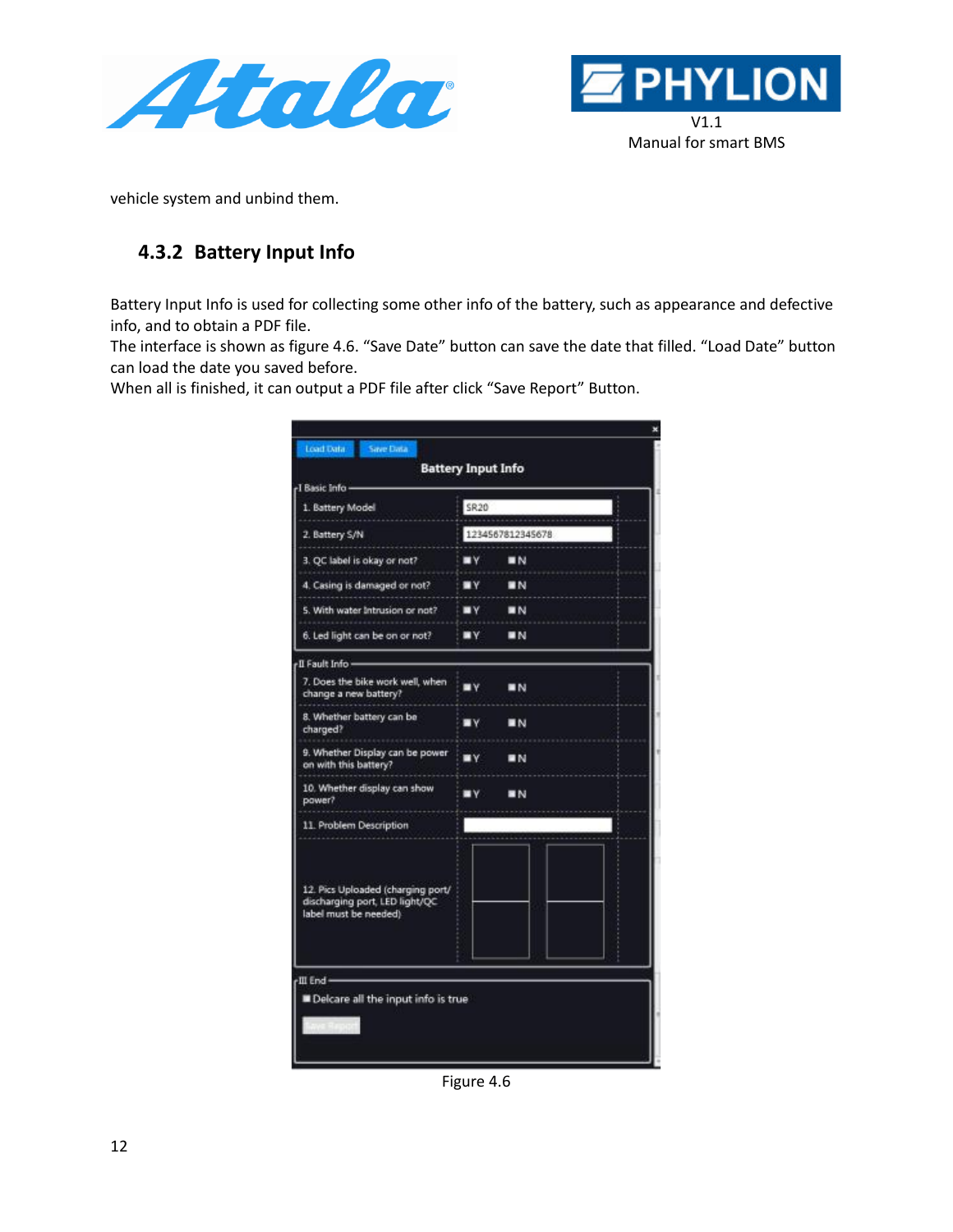



#### <span id="page-12-0"></span>**4.4 Firmware Upgrade**

This function can upgrade the battery both online and locally.

The firmware upgrade interface is shown as below figure 4.7. Click **UPGRADE WITH LOCAL FILE** to select the local upgrade file.



Figure 4.7 - Firmware Upgrade

To click **START** in figure 4.8 to upgrade.



Figure 4.8 - Firmware Upgrade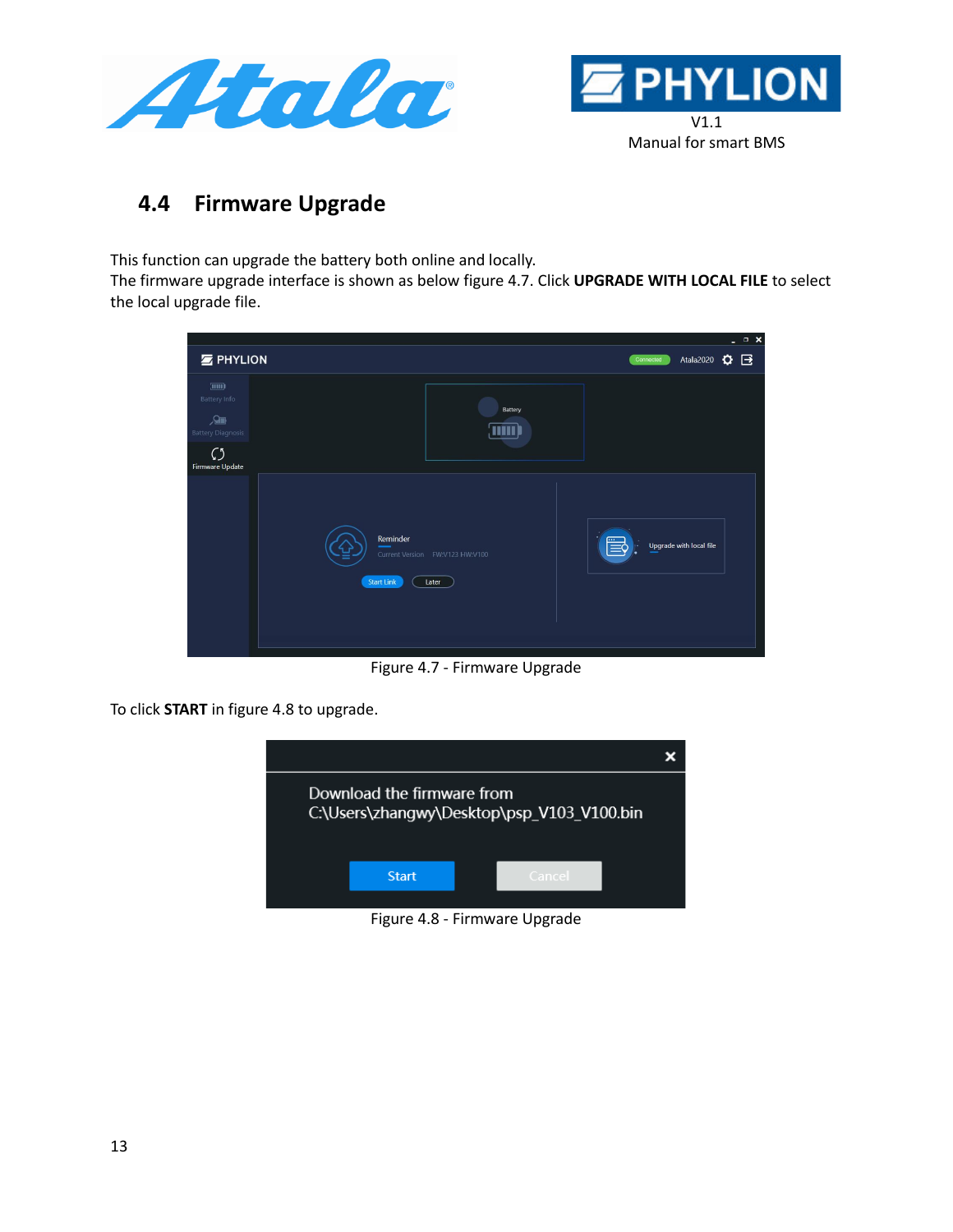



# <span id="page-13-0"></span>**5.Attentions**

- Please pay attention to the water proof when using the communication box. In case of any water in the box, please stop to use the communication box in order to prevent the equipment from burning out.
- Please pay attention to the high temperature when using the communication box. It is recommended to use the communication box in the temperature scope of 0-40°C in order to prevent the unstable operation of the equipment.
- Please confirm that the connectors are connected reliably before using the communication box to connect the computer to test the battery, in order to prevent communication instability caused by poor connection.
- The communication box can be supported with CAN and UART communication modes. Please replug and unplug the USB connector again at the computer when switching the communication modes, otherwise, the communication mode cannot be switched, which will lead to the abnormal communication.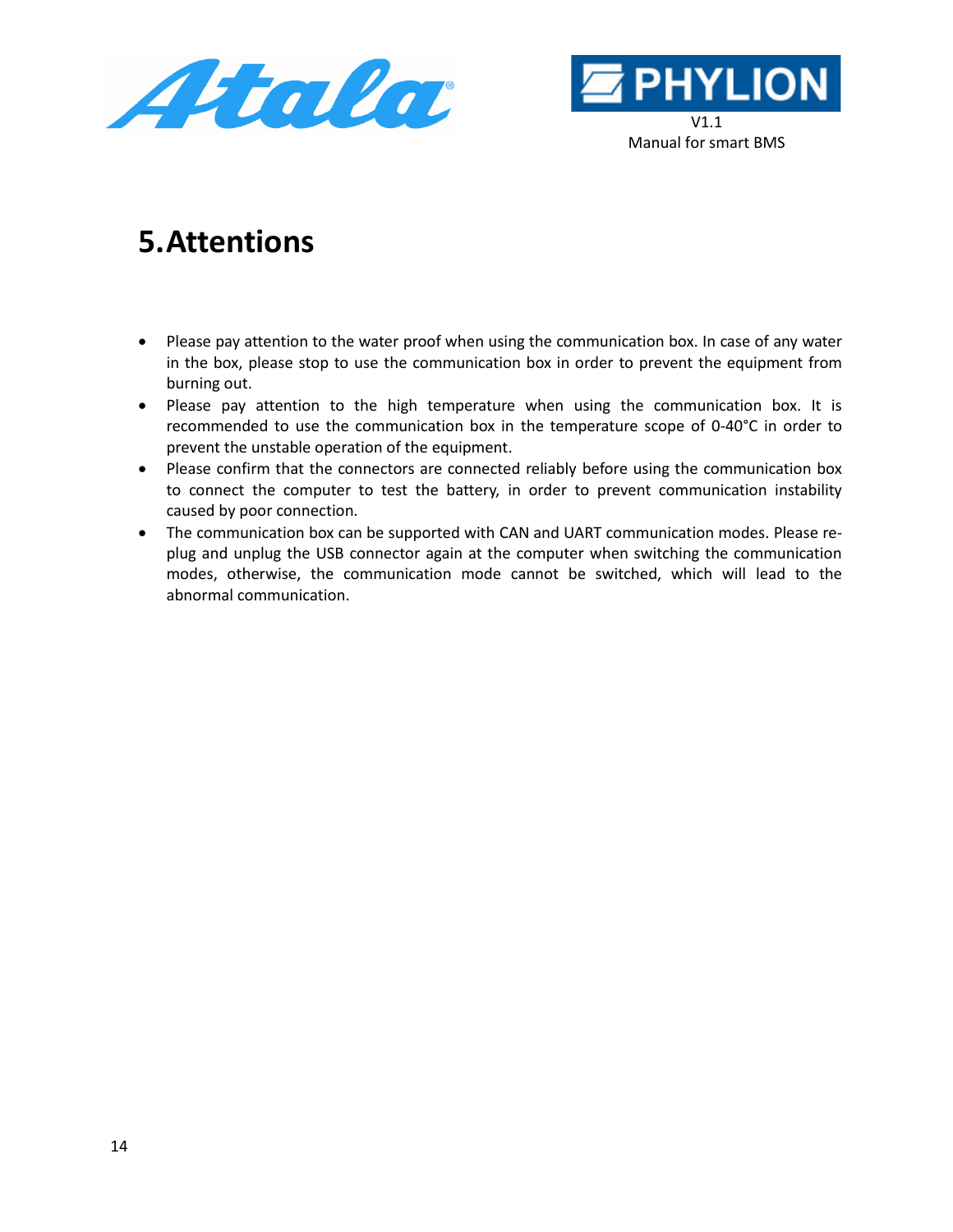



# Istruzioni d'Uso del PSP Communication Box per batterie Phylion con SMART BMS (CAN/UART)

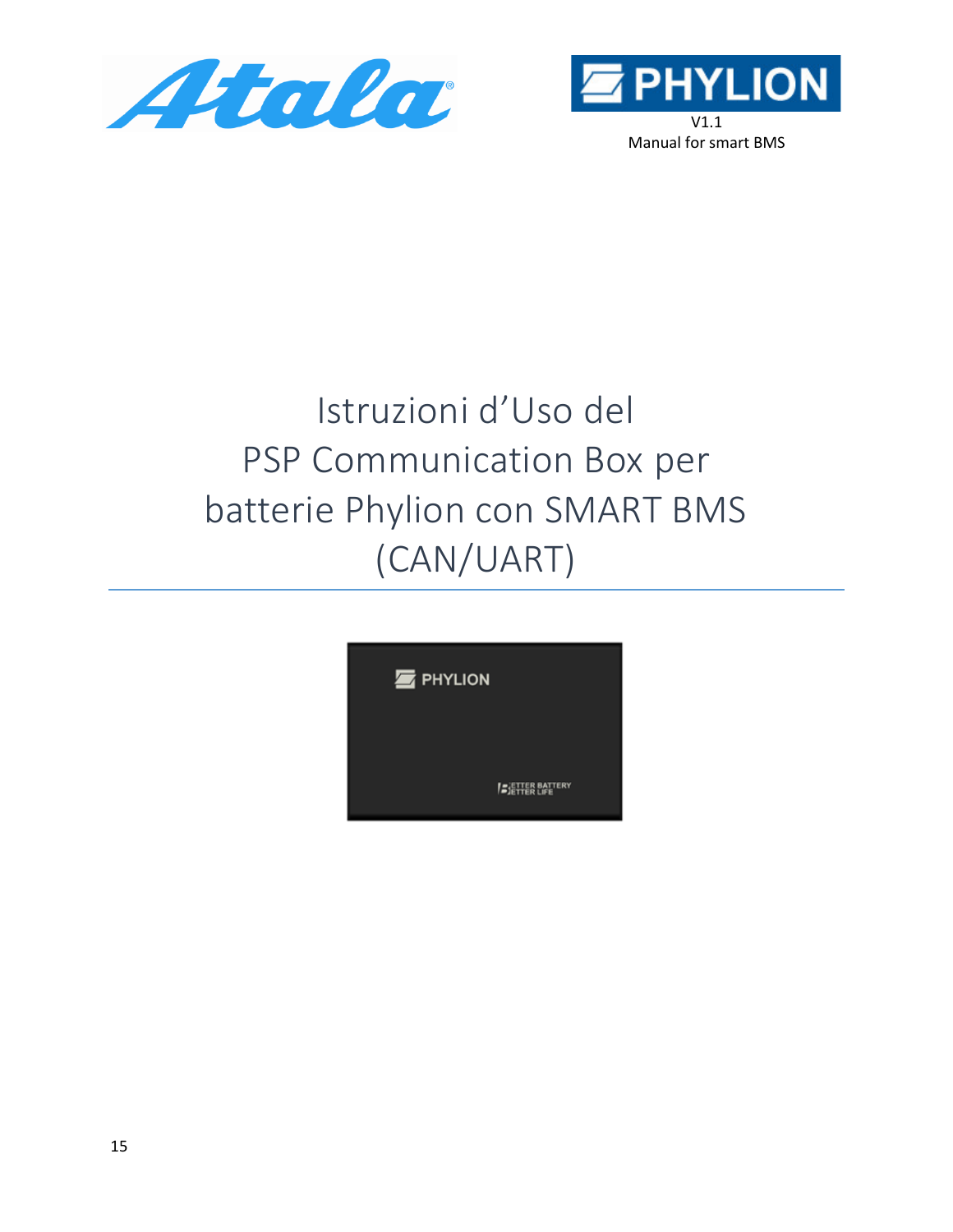



#### **Indice**

| 5.             |       |  |
|----------------|-------|--|
| $\mathbf{1}$ . |       |  |
| 1.1            |       |  |
| 2.             |       |  |
| 2.1            |       |  |
| 2.2            |       |  |
| 2.3            |       |  |
| 3.             |       |  |
| 3.1            |       |  |
| 3.2            |       |  |
| 4.             |       |  |
| 4.1            |       |  |
| 4.2            |       |  |
| 4.3            |       |  |
|                | 4.3.1 |  |
|                | 4.3.2 |  |
| 4.4            |       |  |
| 5.             |       |  |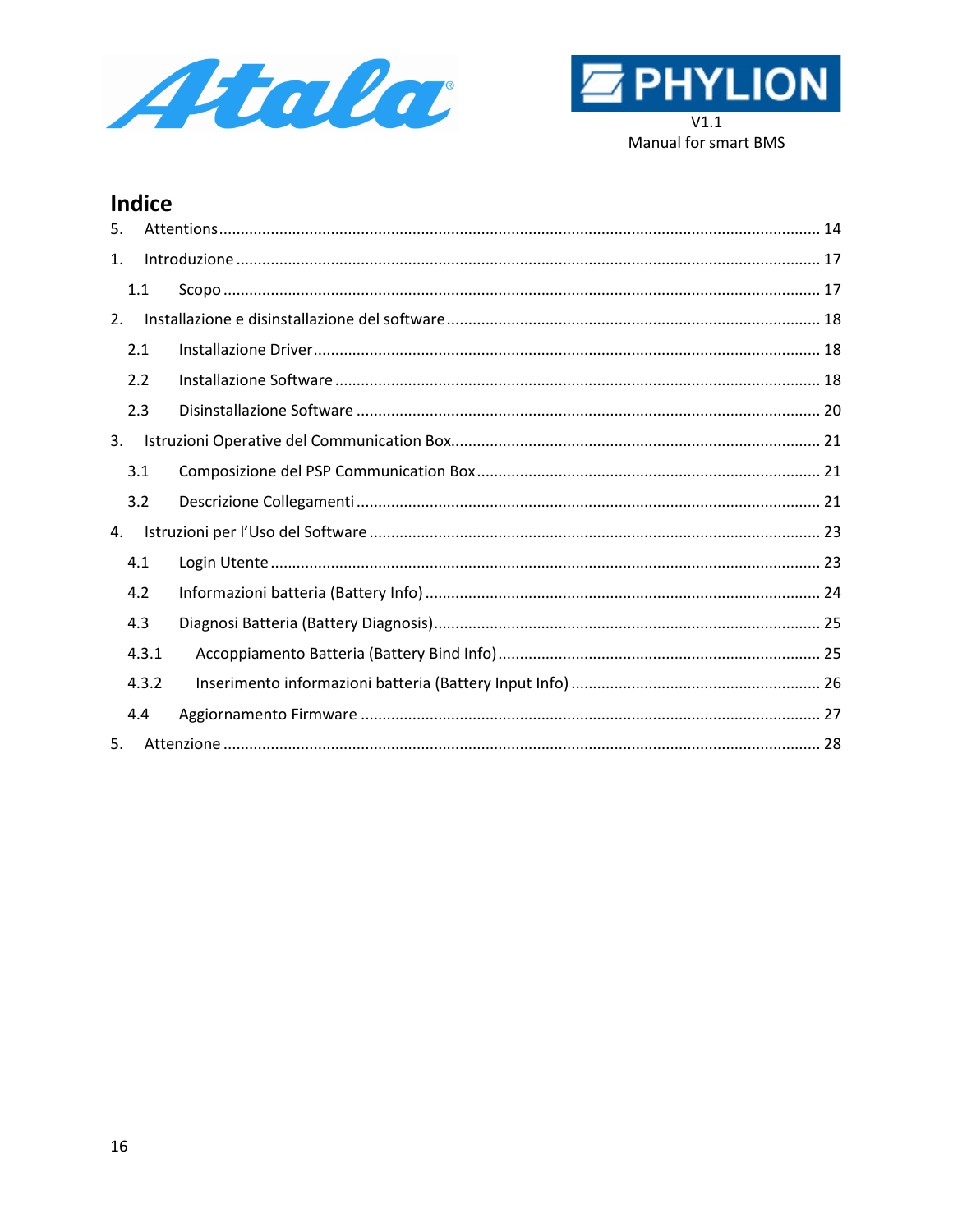



# <span id="page-16-0"></span>**1.Introduzione**

## <span id="page-16-1"></span>**1.1 Scopo**

Questo documento fornisce le istruzioni per l'uso del PSP Communication Box e del software utente. Suggerimento per l'uso: utilizzare questo documento come manuale di riferimento per comprendere e utilizzare questa applicazione. Se le illustrazioni su queste istruzioni sono diverse dall'interfaccia reale dell'applicazione, fare riferimento all'interfaccia dell'applicazione in uso.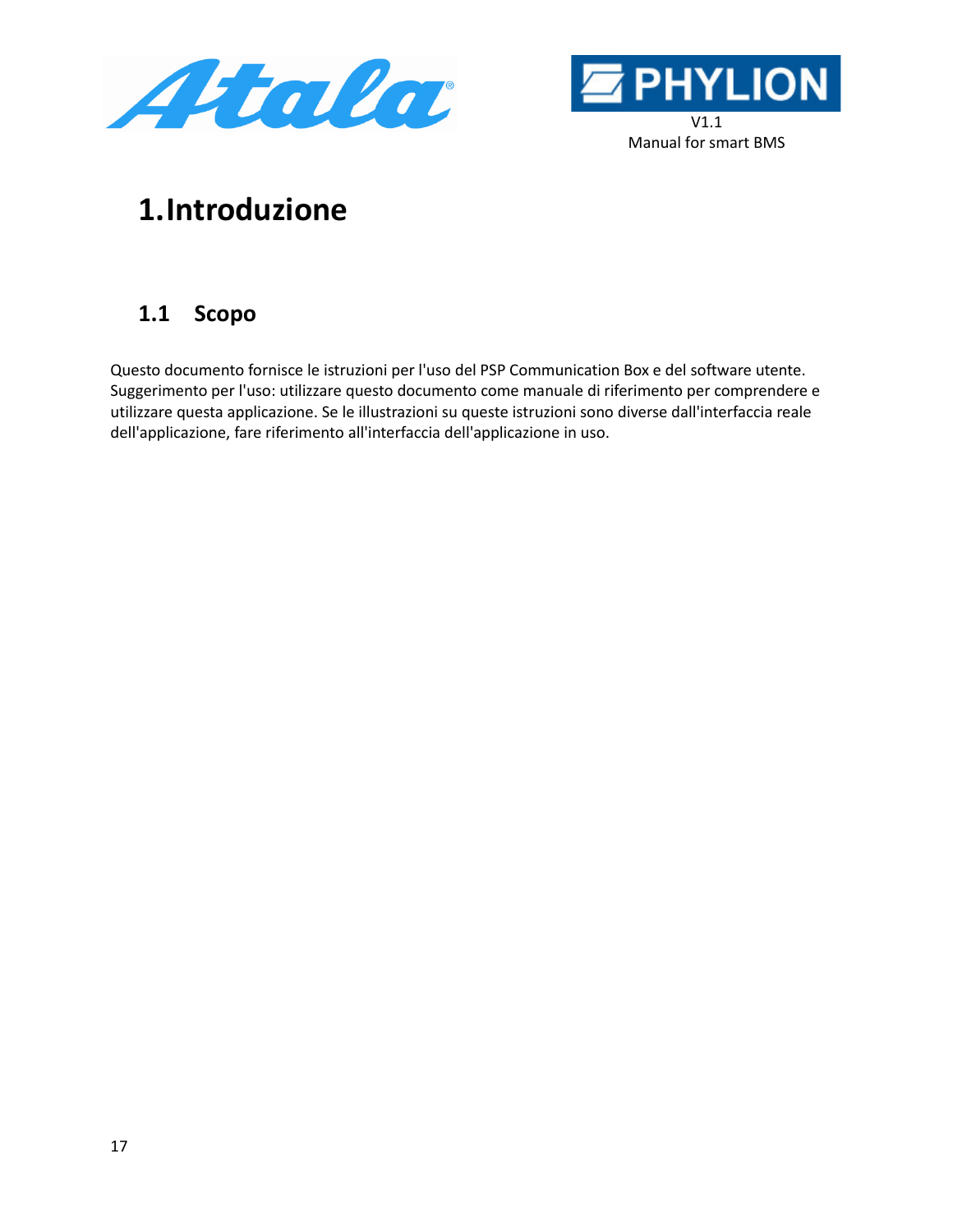



# <span id="page-17-0"></span>**2.Installazione e disinstallazione del software**

#### <span id="page-17-1"></span>**2.1 Installazione Driver**

Estrai il pacchetto di installazione ed installa il programma dei drivers.



Per un computer a 32bit, installa con doppio clic CP210xVCPInstaller\_x86. Per un computer a 64bit, installa con doppio clic CP210xVCPInstaller\_x64.

## <span id="page-17-2"></span>**2.2 Installazione Software**

Per avviare l'installazione del software fare doppio clic su **PSP\_X.X.exe** e in seguito fare clic su **NEXT**

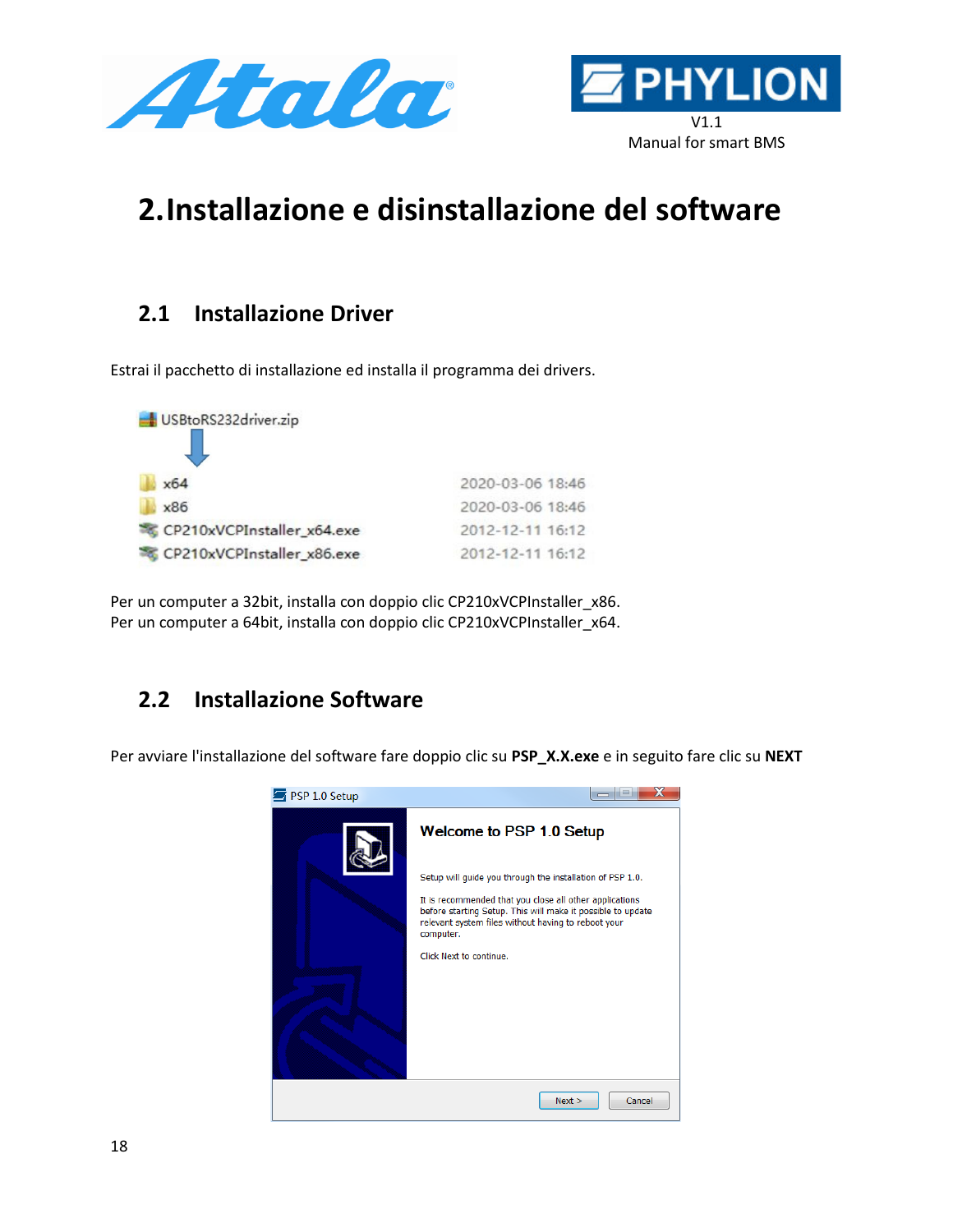



poi selezionare il percorso di installazione,

| $\blacksquare$ PSP 1.0 Setup                                                                                                                                              |                   |
|---------------------------------------------------------------------------------------------------------------------------------------------------------------------------|-------------------|
| <b>Choose Install Location</b><br>Choose the folder in which to install PSP 1.0.                                                                                          |                   |
| Setup will install PSP 1.0 in the following folder. To install in a different folder, click Browse<br>and select another folder. Click Install to start the installation. |                   |
| <b>Destination Folder</b><br>C:\PSP\                                                                                                                                      | Browse            |
| Space required: 11.2MB<br>Space available: 70.5GB<br>Nullsoft Install System v3.0                                                                                         |                   |
| $<$ Back                                                                                                                                                                  | Cancel<br>Install |

poi cliccare su **INSTALL**, e cliccare su **FINISH**.



Infine, viene creato automaticamente un link al software PSP sul desktop del computer.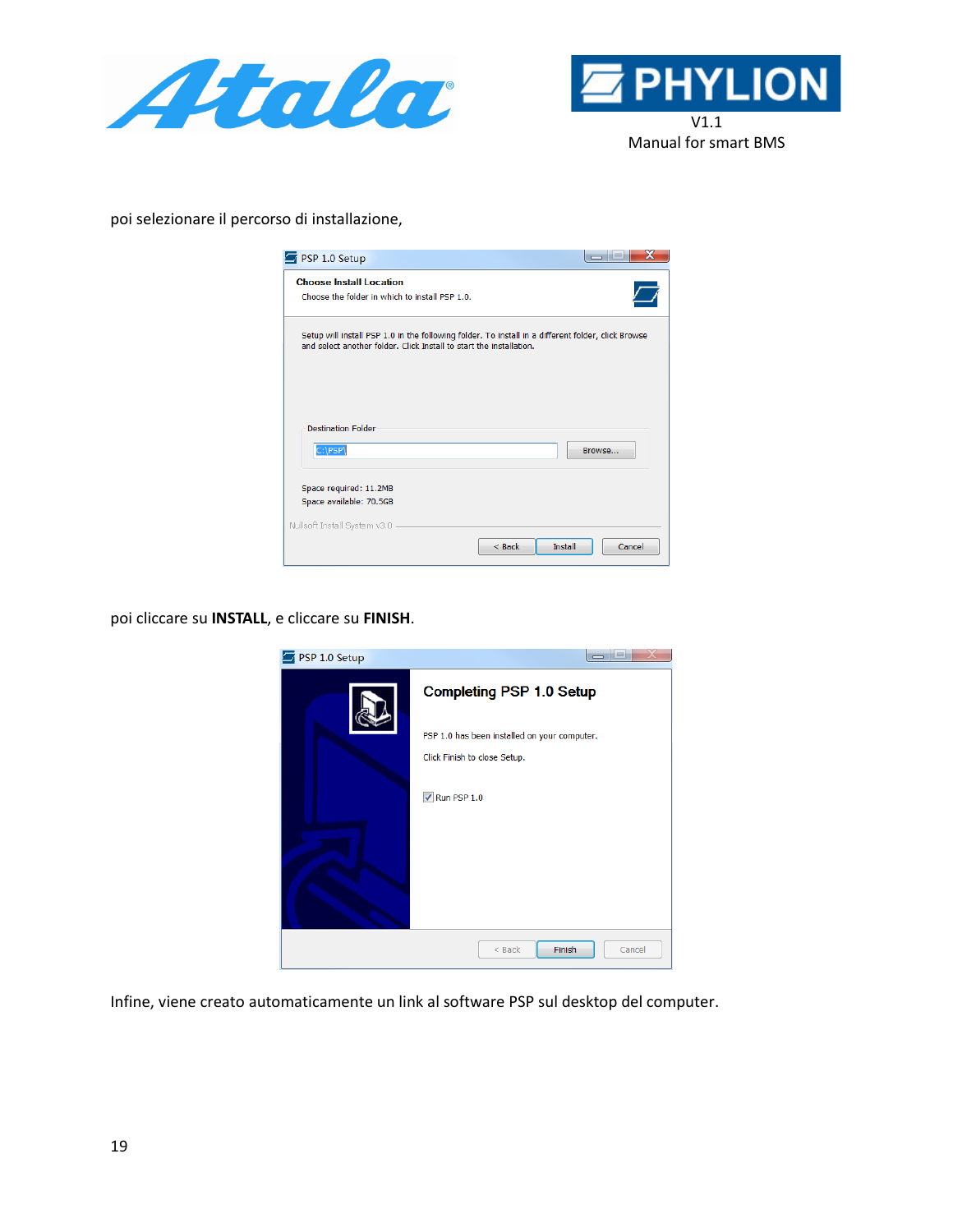



### <span id="page-19-0"></span>**2.3 Disinstallazione Software**

Sotto il percorso di installazione, trovare e fare doppio click su **UNINSTALL**, oppure fare clic sul menu di avvio del computer, per selezionare tutti i programmi, per trovare il programma PSP quindi agire con doppio clic su **DISINSTALLA**, fare clic su **SI** per disinstallare il software, quindi fare clic su **ok**, la disinstallazione è completata.

| <b>PSP 1.0 Uninstall</b> |                            |      |      |
|--------------------------|----------------------------|------|------|
|                          | 你确实要完全移除 PSP 1.0, 其及所有的组件? |      |      |
|                          |                            | 是(Y) | 否(N) |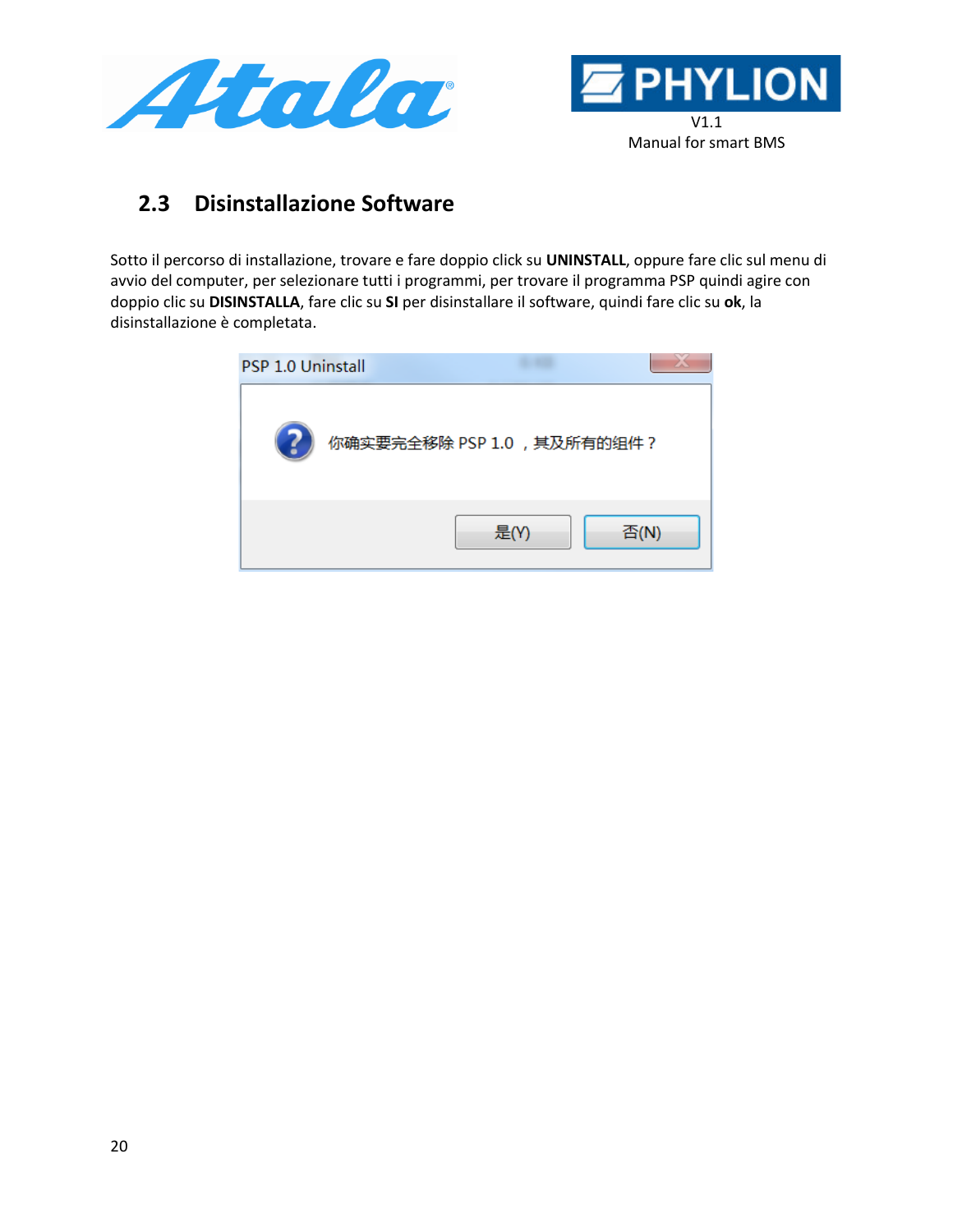



# <span id="page-20-0"></span>**3.Istruzioni Operative del Communication Box**

# <span id="page-20-1"></span>**3.1 Composizione del PSP Communication Box**



Alcune batterie potrebbero richiedere un cavo adattatore aggiuntivo tra la PSP e la batteria.

# <span id="page-20-2"></span>**3.2 Descrizione Collegamenti**



**Nota**: a seconda del protocollo di comunicazione della batteria (CAN/UART) connettere il relativo ingresso del "Comunication box" al "Battery connector".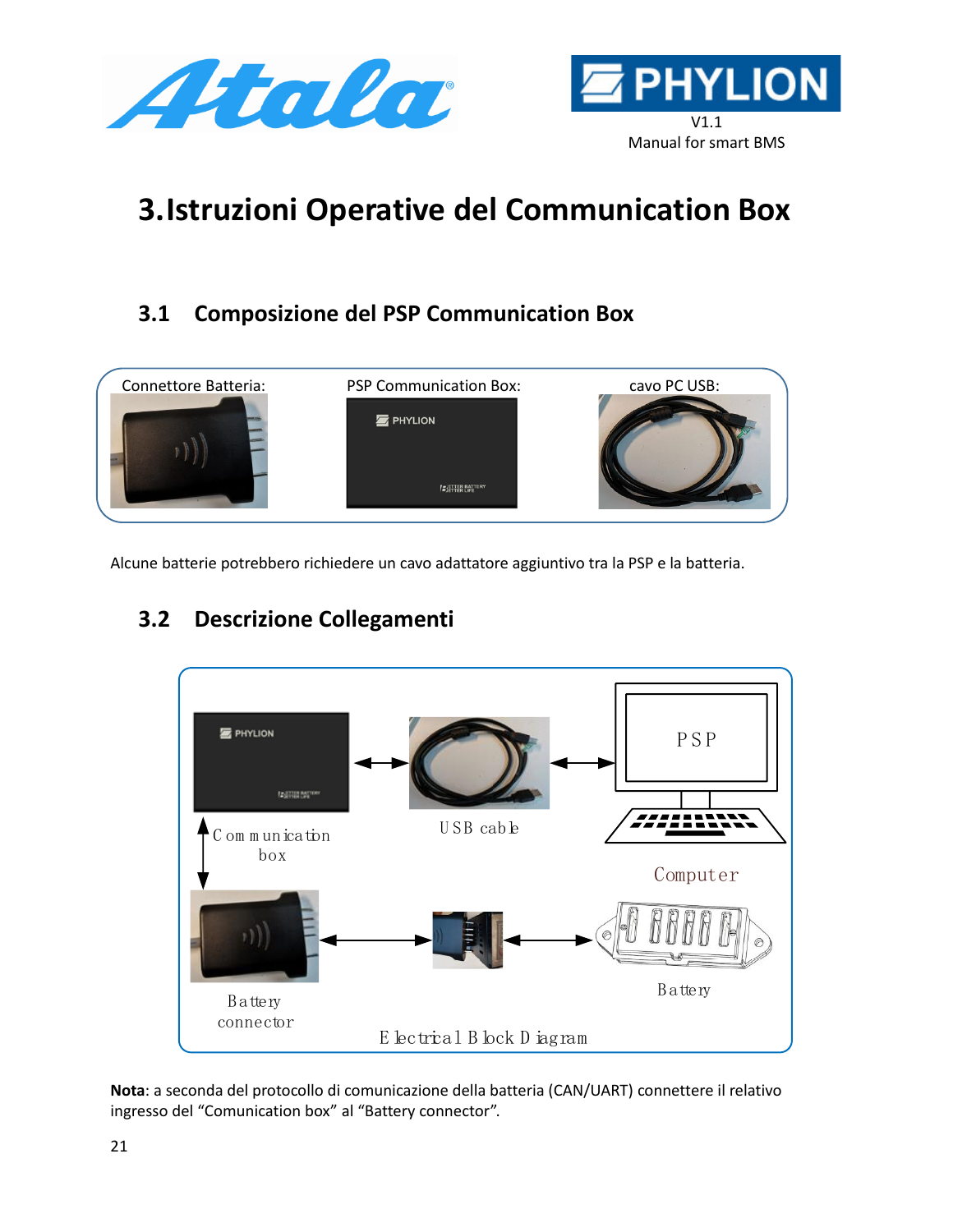





"Communication box" al "Battery connector"



"Communication box" al "USB cable"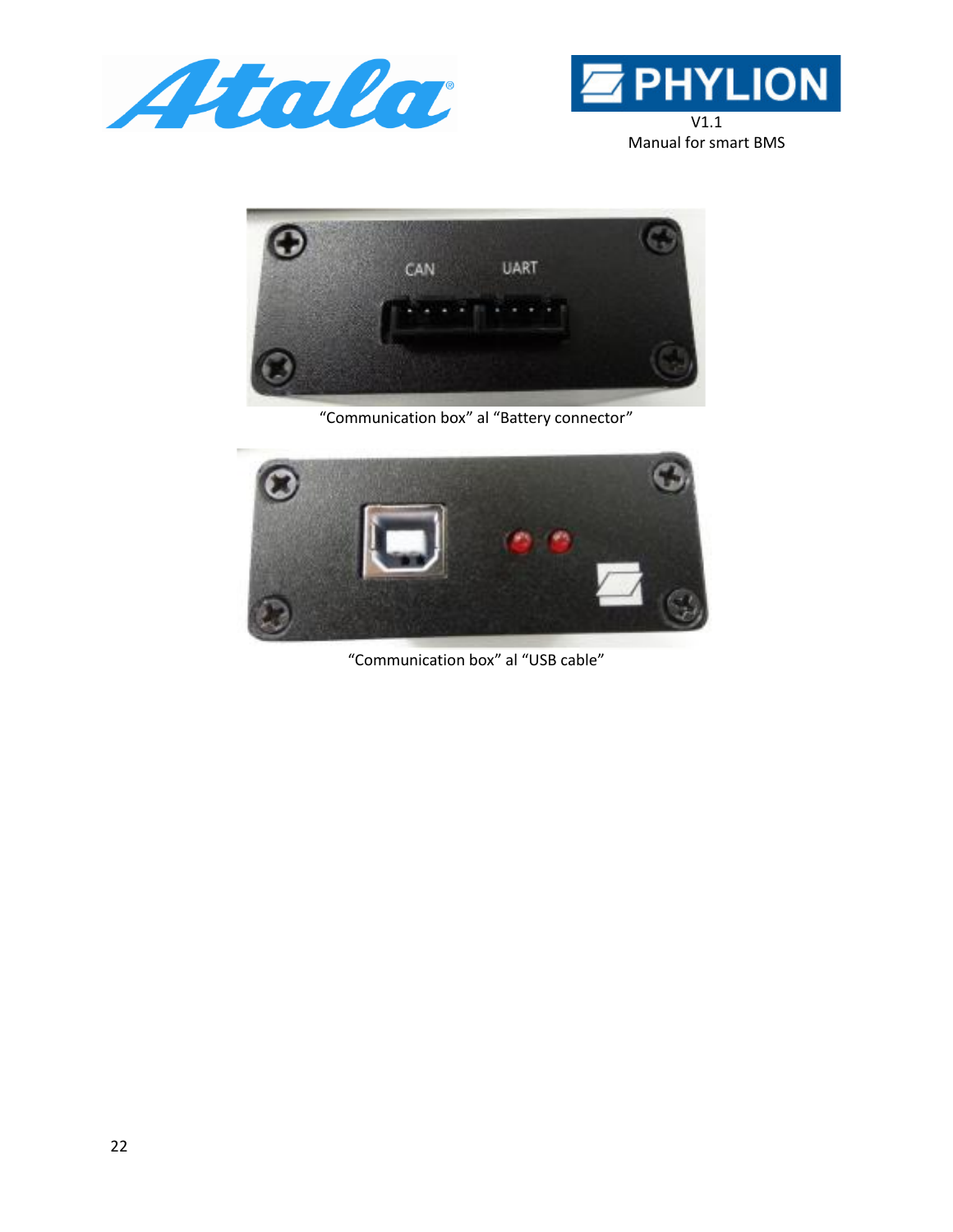



# <span id="page-22-0"></span>**4.Istruzioni per l'Uso del Software**

## <span id="page-22-1"></span>**4.1 Login Utente**

Per eseguire il programma doppio click sul file: …\PSP\**PhylionServerPlatform.exe** o la icona sul desktop:



Si entrerà nella pagina di login (vedi figura 4.1).

Compilare l'account: User name "Atala2020", Password "phylion", e spuntare **REMEMBER ME**, per salvare la User Name inserita. Poi **login in** per entrare.

|                                                                | $   \times$<br>$\circ$<br>$\circ$                                |
|----------------------------------------------------------------|------------------------------------------------------------------|
| <b>E</b> PHYLION<br>(8)<br>PhylionBattery<br><b>A</b> Password |                                                                  |
| 圇<br>COM11                                                     | THE CORE POWER OF EV POPULARIZATION<br>LOGIN IN THE PSP PLATFORM |
| ⊕<br>English                                                   |                                                                  |
| ₿<br>Online                                                    |                                                                  |
| 8 Bike                                                         |                                                                  |
| Remember me                                                    |                                                                  |
| Login in                                                       |                                                                  |

Figura 4.1 – Login

**Nota**: Seleziona la modalità "Online" e college il PC a internet prima di fare il log in.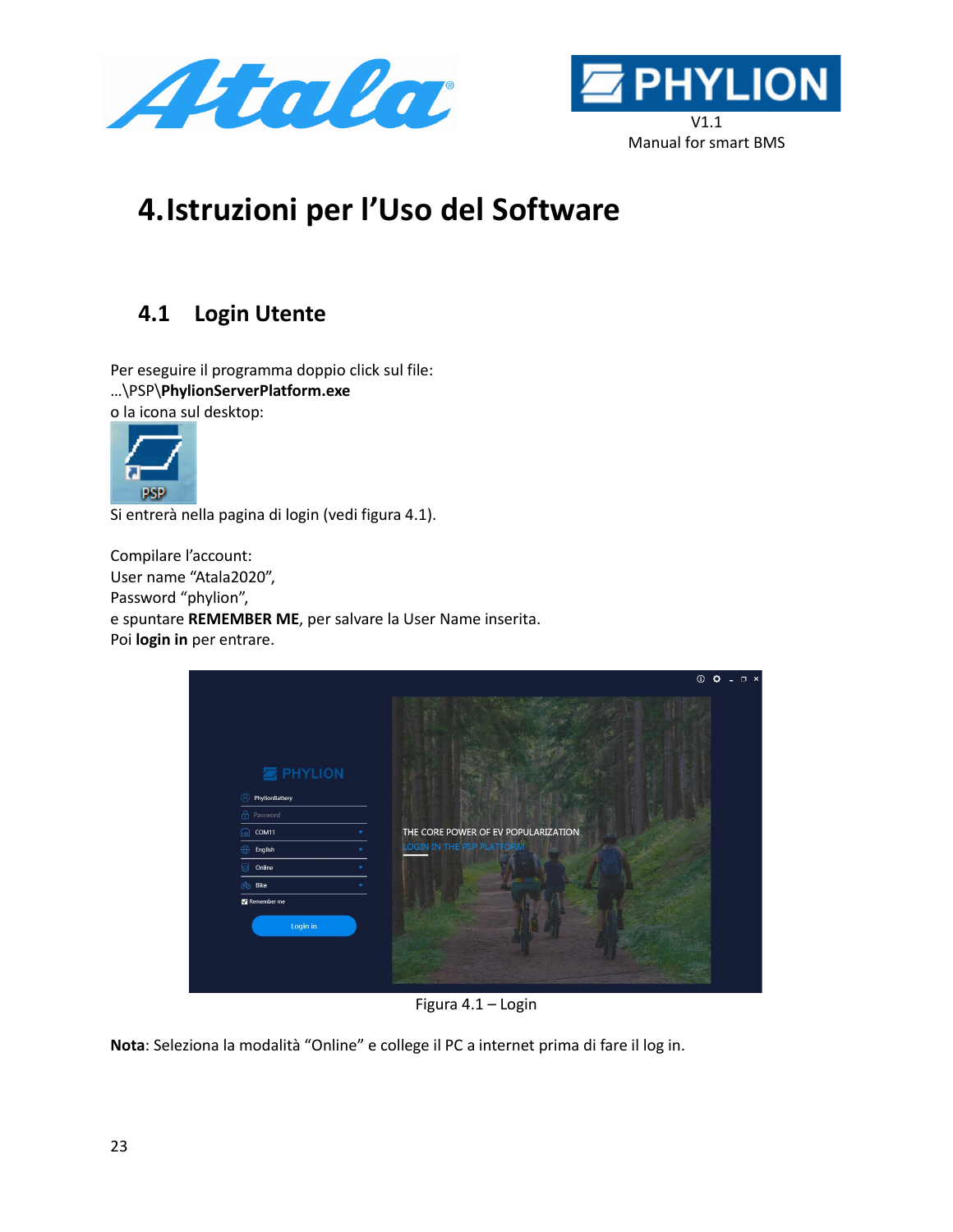



# <span id="page-23-0"></span>**4.2 Informazioni batteria (Battery Info)**

Dopo il login il software entra nella pagina Battery Info. La funzione è di leggere le informazioni sullo stato della batteria, celle e BMS inclusi. In alto a destra "Connesso" in verde significa che c'è comunicazione con la batteria, "Disconnesso" in rosso significa che non c'è comunicazione con la batteria. Se c'è comunicazione, fare clic su **CONNECT** per leggere le informazioni sulla batteria, mostrate come nella figura seguente:



Figura 4.2 - Battery Info - CELL

| <b>E</b> PHYLION                            |                                           |                               |                                               | Atala2020<br>Connected                      | B |
|---------------------------------------------|-------------------------------------------|-------------------------------|-----------------------------------------------|---------------------------------------------|---|
| $\overline{nm}$<br><b>Battery Info</b>      | SN: AIJEBG4AS04F0466                      |                               |                                               | <b>Manufacture: PHYLION</b>                 |   |
| $\mathcal{Q}$ m<br><b>Battery Diagnosis</b> | $\overline{mm}$<br>CELL                   | $\overline{mn}$<br><b>BMS</b> |                                               | $\overline{\mathfrak{m}}$<br><b>BATTERY</b> |   |
| C<br>Firmware Update                        | <b>Firmware</b>                           | <b>V144</b>                   | <b>Hardware</b>                               | V100                                        |   |
|                                             | UTP(under temperature protection)         | <b>NoActive</b>               | OTP(over temperature protection)              | <b>NoActive</b>                             |   |
|                                             | <b>UVP(under voltage protection)</b>      | <b>NoActive</b>               | <b>OVP(over voltage protection)</b>           | <b>NoActive</b>                             |   |
|                                             | DOCP(discharging over current protection) | <b>NoActive</b>               | <b>COCP(charging over current protection)</b> | <b>NoActive</b>                             |   |
|                                             | <b>UBP(unbalance protection)</b>          | <b>NoActive</b>               |                                               |                                             |   |
|                                             |                                           |                               |                                               | <b>Connect</b>                              |   |
|                                             |                                           |                               |                                               |                                             |   |

Figura 4.3 - Battery Info - BMS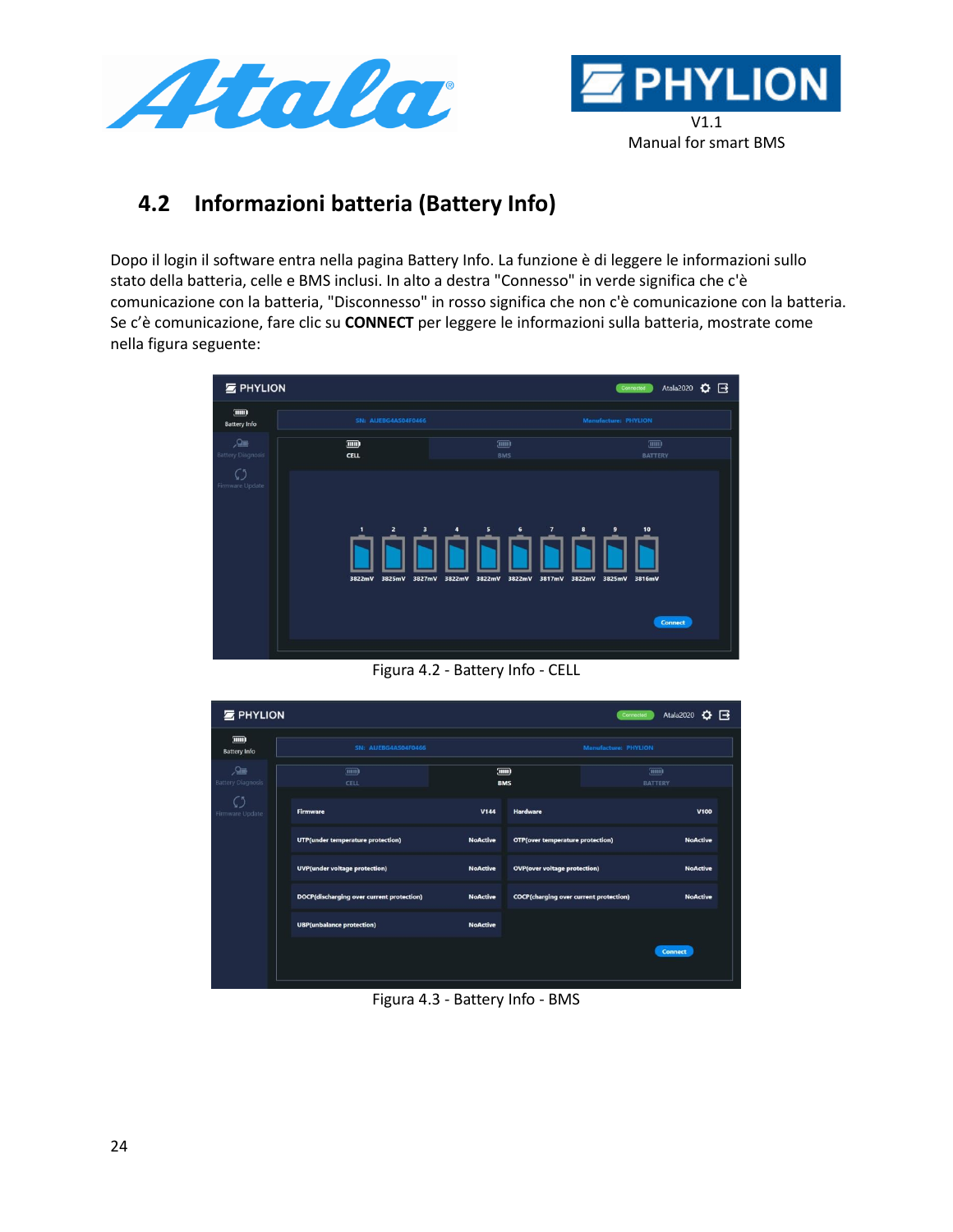



Manual for smart BMS

| 60%     |
|---------|
| 0A      |
| 22,9°C  |
| 11,02Ah |
|         |
|         |
|         |

Figura 4.4 - Battery Info - Battery

# <span id="page-24-0"></span>**4.3 Diagnosi Batteria (Battery Diagnosis)**

La funzione include diagnosi batteria con report di diagnosi e stampa.

L'interfaccia diagnostica è mostrata come la figura 4.5 sotto, fare clic sul pulsante BATTERY DIAGNOSIS e il software diagnosticherà rapidamente la batteria. La barra laterale destra mostrerà le informazioni diagnostiche e i suggerimenti per intervenire.

| <b>E</b> PHYLION                        |                           | Atala2020 $\bullet$ $\bullet$ $\rightarrow$<br>Connected                                                       |  |
|-----------------------------------------|---------------------------|----------------------------------------------------------------------------------------------------------------|--|
| $\overline{\mathbf{u}}$<br>Battery Info |                           | Diagnosis report<br>Serial Number: AUEBG4AS04F0466                                                             |  |
| 風<br><b>Battery Diagnosis</b>           |                           | HardwareVersion: V100<br>FirmwareVersion: V144                                                                 |  |
| Firmware Update                         |                           | Max Cell Voltage(mV): 3827<br>Min Cell Voltage(mV): 3815<br>Temperature("C): 23,7<br>Available SOC(%): 60      |  |
|                                         | BatteryNoLoad v<br>100%   | Battery SOH(%): 100<br>Rating Capacity(mAh):<br>Nominal Capacity(mAh):<br>Cycle Count<br><b>BMS Status: OK</b> |  |
|                                         | <b>BATTERY DIAGNOSIS</b>  | <b>Result:</b>                                                                                                 |  |
|                                         | <b>BATTERY BIND INFO</b>  | Advice:<br>OK                                                                                                  |  |
|                                         | <b>BATTERY INPUT INFO</b> |                                                                                                                |  |
|                                         |                           | Print<br>Save                                                                                                  |  |

Figure 4.5 - Battery Diagnosis

#### <span id="page-24-1"></span>**4.3.1 Accoppiamento Batteria (Battery Bind Info)**

L'accoppiamento batteria è utilizzato per ottenere l'accoppiamento delle informazioni tra la batteria e il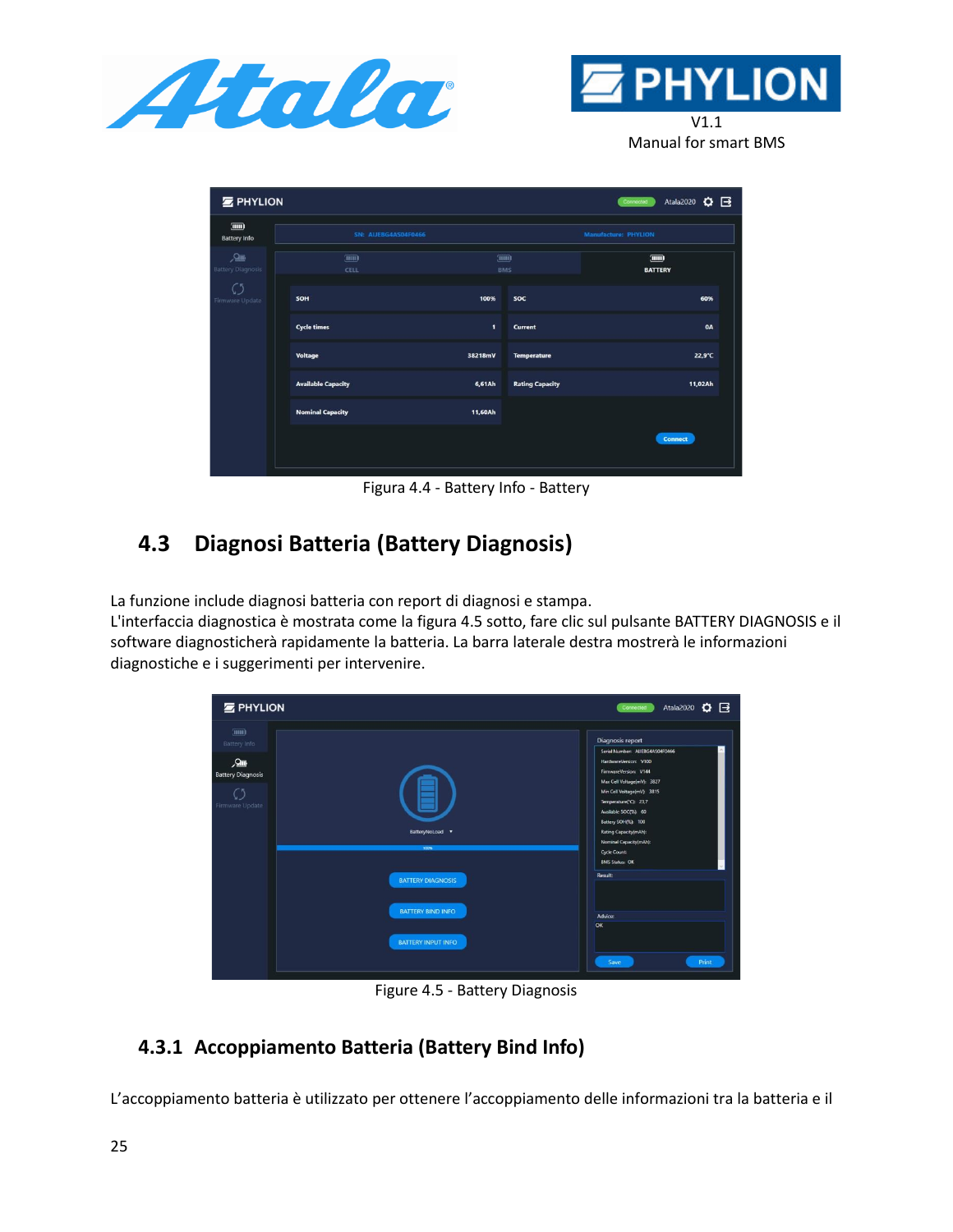



controller nel sistema elettrico e svincolarle.

#### <span id="page-25-0"></span>**4.3.2 Inserimento informazioni batteria (Battery Input Info)**

Questa finestra è usata per raccogliere alter informazioni sulla batteria, come aspetto o alter informazioni, e per ottenere un file PDF.

L'interfaccia è mostrata in figura 4.6. Col tasto "Save Date" si salvano I dati compilati. Col tasto "Load Date" si caricano I dati salvati precedentemente.

Quando tutto è completato, può produrre un file PDF dopo aver fatto clic sul tasto "Save Report".

| 1. Battery Model                                                                             | <b>SR20</b>      |           |  |
|----------------------------------------------------------------------------------------------|------------------|-----------|--|
| 2. Battery S/N                                                                               | 1234567812345678 |           |  |
| 3. QC label is okay or not?                                                                  | πγ               | ■Ν        |  |
| 4. Casing is damaged or not?                                                                 | πγ               | EN        |  |
| 5. With water Intrusion or not?                                                              | ◼▾               | EN        |  |
| 6. Led light can be on or not?                                                               | ШY               | EN        |  |
| II Fault Info -                                                                              |                  |           |  |
| 7. Does the bike work well, when<br>change a new battery?                                    | ■ν               | ■N        |  |
| 8. Whether battery can be<br>charged?                                                        | шv               | ΠN        |  |
| 9. Whether Display can be power<br>on with this battery?                                     | 3 V              | EN        |  |
| 10. Whether display can show<br>power?                                                       | πν               | <b>BN</b> |  |
| 11. Problem Description                                                                      |                  |           |  |
| 12. Pics Uploaded (charging port/<br>discharging port, LED light/QC<br>label must be needed) |                  |           |  |
|                                                                                              |                  |           |  |
| III End -                                                                                    |                  |           |  |

Figure 4.6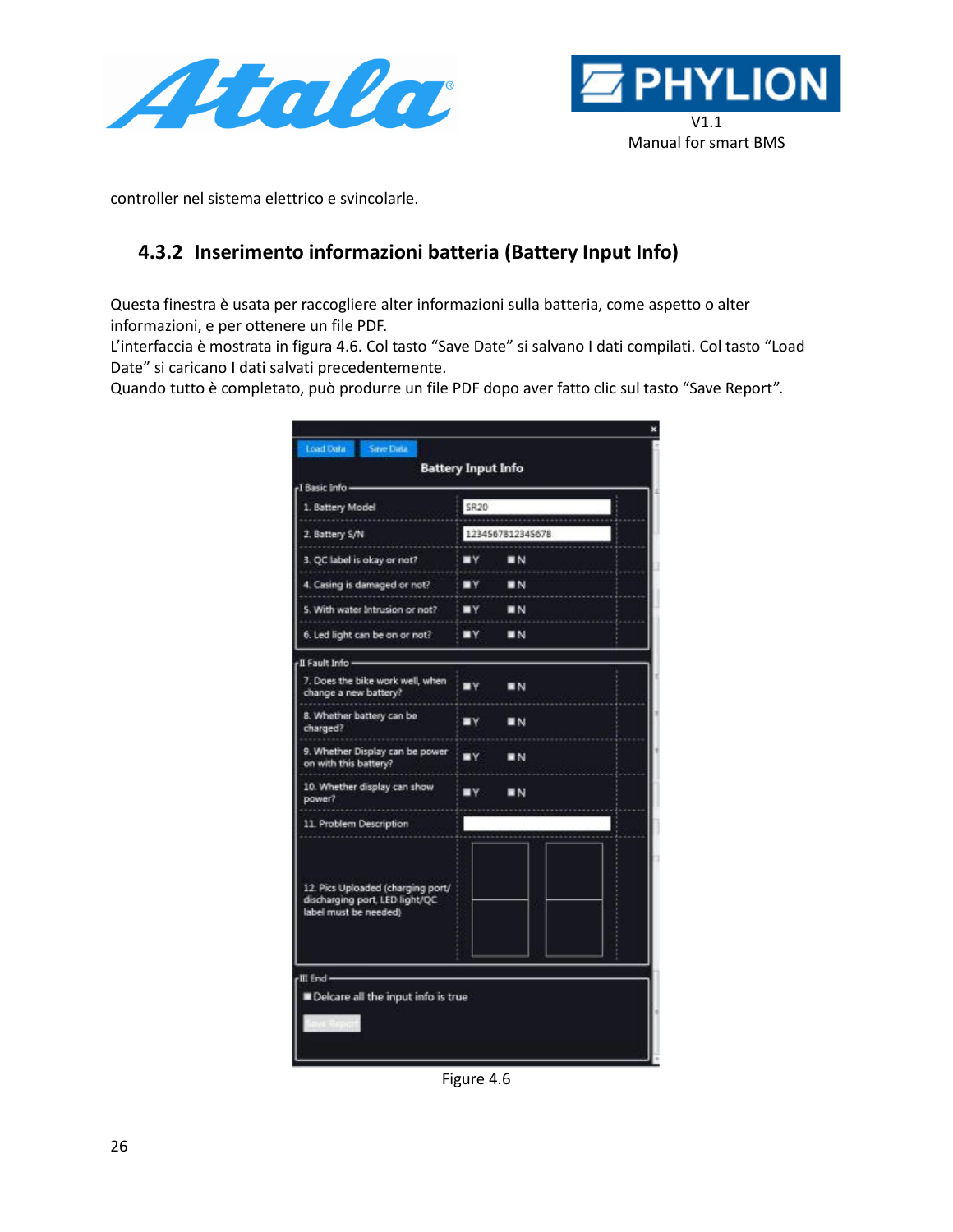



### <span id="page-26-0"></span>**4.4 Aggiornamento Firmware**

In questa finestra si può aggiornare la batteria, sia online che tramite file. L'interfaccia di aggiornamento del firmware appare come di seguito nella figura 4.7. Fare clic su **UPGRADE WITH LOCAL FILE** per selezionare il file di aggiornamento locale.



Figure 4.7 - Firmware Upgrade

Fare clic su **START** nella figura 4.8 per aggiornare.



Figure 4.8 - Firmware Upgrade